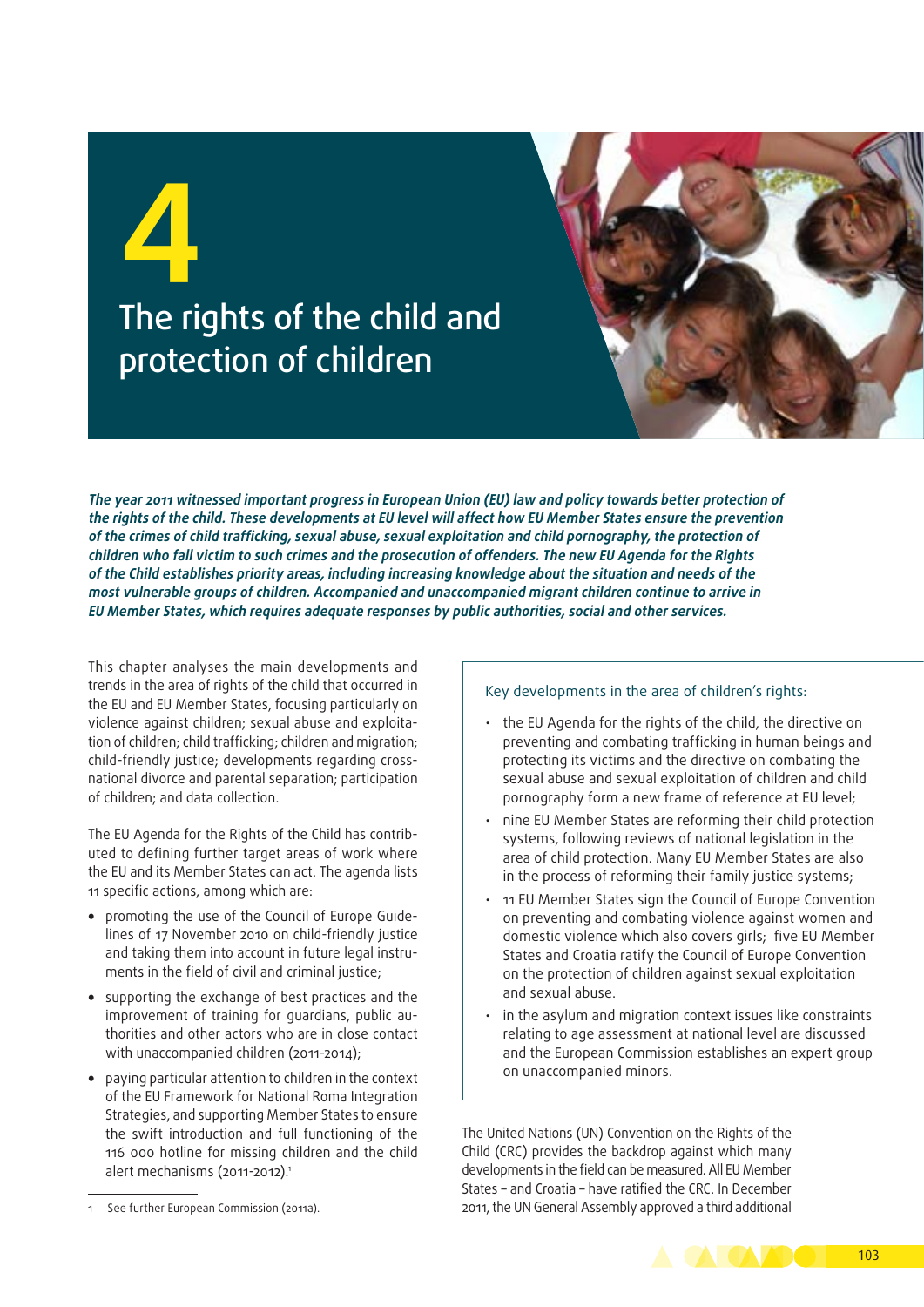protocol to the CRC, establishing a communication procedure (that is, a complaints procedure),<sup>2</sup> which it previously lacked. This procedure allows individuals, groups or their representatives who claim that their rights have been violated under the CRC to bring a complaint before its monitoring body, the Committee on the Rights of the Child. The adoption of this protocol will allow children, whether as individuals or as part of a group, to submit complaints directly to the Committee, thereby contributing to the enforcement of the international recognition of children as subjects of law and as rights holders.

## 4.1. Violence against children

In April 2011, the Committee of Ministers of the Council of Europe adopted the Convention on preventing and combating violence against women and domestic violence, which also includes girls.3 Eleven EU Member States signed the convention, although none had ratified it at the time of publication (see Chapter 10 on international obligations). Given the general lack of comparable data on violence against children in Europe, the European Union Agency for Fundamental Rights (FRA) EU‑wide survey on violence against women will provide much‑needed information, looking at adult women's experiences of violence during childhood and at the issue of children witnessing violence against their mothers.

*"With the Lisbon Treaty and the legally binding Charter of Fundamental Rights, the Rights of the Child are at the heart of the EU's objectives. They give us the means to act for children, and the duty to make use of these means."*

*EU Commission Vice‑President Reding, sixth Forum for the Rights of the Child, 23 November 2011*

| Country                | <b>Prohibited in</b><br>the home | <b>Prohibited</b><br>in schools | Prohibited in penal system<br>as disciplinary measure | <b>Prohibited in alternative</b><br>care settings |
|------------------------|----------------------------------|---------------------------------|-------------------------------------------------------|---------------------------------------------------|
| AT                     | YES                              | YES                             | YES                                                   | YES                                               |
| <b>BE</b>              | N <sub>O</sub>                   | <b>YES</b>                      | <b>YES</b>                                            | SOME                                              |
| BG                     | <b>YES</b>                       | YES                             | <b>YES</b>                                            | YES                                               |
| <b>CY</b>              | <b>YES</b>                       | <b>YES</b>                      | <b>YES</b>                                            | <b>YES</b>                                        |
| <b>CZ</b>              | N <sub>O</sub>                   | YES                             | YES                                                   | N <sub>0</sub>                                    |
| <b>DE</b>              | <b>YES</b>                       | <b>YES</b>                      | <b>YES</b>                                            | <b>YES</b>                                        |
| <b>DK</b>              | <b>YES</b>                       | <b>YES</b>                      | <b>YES</b>                                            | YES                                               |
| EE                     | <b>NO</b>                        | <b>YES</b>                      | <b>YES</b>                                            | N <sub>O</sub>                                    |
| EL.                    | <b>YES</b>                       | YES                             | YES                                                   | YES                                               |
| ES                     | <b>YES</b>                       | <b>YES</b>                      | <b>YES</b>                                            | <b>YES</b>                                        |
| FI.                    | <b>YES</b>                       | YES                             | <b>YES</b>                                            | YES                                               |
| <b>FR</b>              | N <sub>O</sub>                   | <b>YES</b>                      | <b>YES</b>                                            | N <sub>O</sub>                                    |
| HU                     | <b>YES</b>                       | YES                             | <b>YES</b>                                            | <b>YES</b>                                        |
| IE                     | N <sub>O</sub>                   | <b>YES</b>                      | <b>YES</b>                                            | SOME                                              |
| $\mathsf{I}\mathsf{T}$ | N <sub>O</sub>                   | YES                             | <b>YES</b>                                            | YES                                               |
| LT                     | N <sub>O</sub>                   | <b>YES</b>                      | <b>YES</b>                                            | N <sub>O</sub>                                    |
| LU                     | <b>YES</b>                       | YES                             | <b>YES</b>                                            | YES                                               |
| LV                     | <b>YES</b>                       | <b>YES</b>                      | <b>YES</b>                                            | <b>YES</b>                                        |
| MT                     | N <sub>O</sub>                   | YES                             | YES                                                   | N <sub>O</sub>                                    |
| <b>NL</b>              | <b>YES</b>                       | <b>YES</b>                      | <b>YES</b>                                            | <b>YES</b>                                        |
| <b>PL</b>              | <b>YES</b>                       | YES                             | YES                                                   | YES                                               |
| PT                     | <b>YES</b>                       | <b>YES</b>                      | <b>YES</b>                                            | <b>YES</b>                                        |
| R <sub>0</sub>         | <b>YES</b>                       | YES                             | YES                                                   | YES                                               |
| <b>SE</b>              | <b>YES</b>                       | <b>YES</b>                      | <b>YES</b>                                            | <b>YES</b>                                        |
| <b>SI</b>              | N <sub>O</sub>                   | YES                             | YES                                                   | SOME                                              |
| <b>SK</b>              | <b>NO</b>                        | <b>YES</b>                      | <b>YES</b>                                            | <b>YES</b>                                        |
| UK                     | N <sub>O</sub>                   | YES                             | YES                                                   | SOME                                              |
| <b>HR</b>              | <b>YES</b>                       | <b>YES</b>                      | <b>YES</b>                                            | <b>YES</b>                                        |

#### **Table 4.1: Prohibitions against corporal punishment, by country**

*Source: Global initiative to end all corporal punishment of children,* Global progress towards prohibiting all corporal punishment*, October 2011*





<sup>2</sup> UN, CRC (2011), Optional protocol to the CRC on a communications procedure.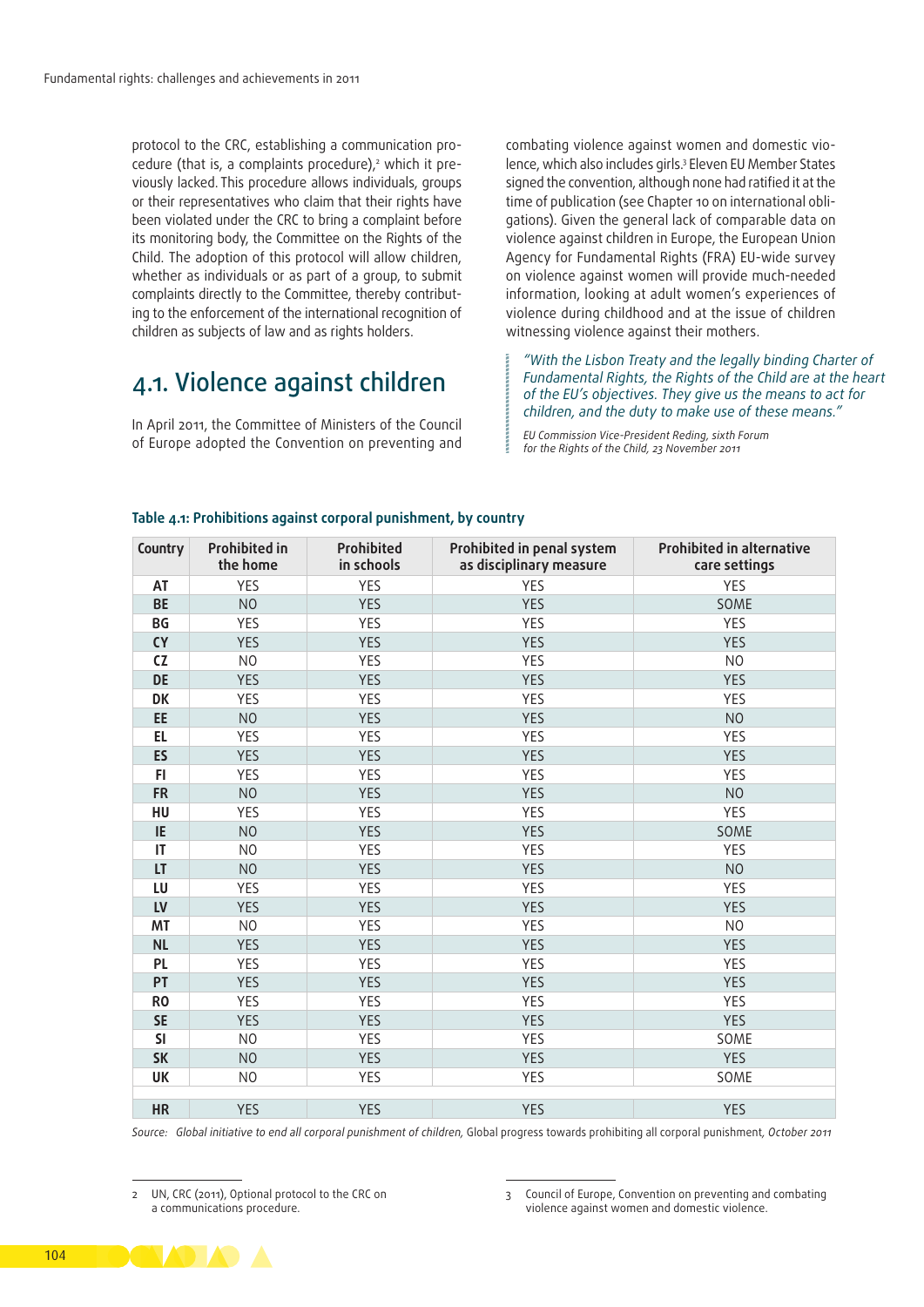Whereas all EU Member States have prohibited corporal punishment against children in schools and penal institutions, as of October 2011 only 16 EU Member States had prohibited all forms of corporal punishment including against children at home and in alternative care settings: **Austria, Bulgaria, Cyprus, Denmark, Finland, Germany, Greece, Hungary, Poland, Latvia, Luxembourg,** the **Netherlands, Portugal, Romania, Spain** and **Sweden**. 4

In 2011, a number of EU Member States were in the process of carrying out partial or general reforms of their child protection systems, aiming to address existing failings – and their deeply harmful consequences for some children. The reviews – in **Bulgaria**, **Denmark, Estonia, Germany, Lithuania,** the **Netherlands, Portugal, Romania, Slovenia** and the **United Kingdom (England and Wales)** – have looked not only at how social services deal with cases of children in need of protection but also at how officials in the education and health sectors are required to respond to cases of alleged and reported cases of violence against children.

In October 2011, a draft Federal Act on Child Protection (*Bundeskinderschutzgesetz*) was approved in **Germany**, which includes, among other measures, the set-up of a network of institutions, professionals and social support services for child protection services at the level of the *Länder*; criminal records checks of staff working with chil‑ dren; and the enlargement of the mandate of youth welfare offices. With a strong focus on cooperation, the law aims at improving communication among different types of child professionals by creating a network and encouraging information sharing among agencies. Although the far‑reaching proposal has been well received, experts consider that current underfunding makes it difficult to implement.5

Although national legislation and policies often address violence against children within the family, the identification and support of child victims remains a challenge. The lack of coordination between municipal social services has been identified as an important weakness. In **Denmark**, for instance, the Hjorring District Court (*Hjor‑ ring Byret*) found a husband and wife guilty of abusing their children and step-children, with offences including assault, incest and forcible restraint. Once the court learned that the municipality of former residence had withheld information from the municipality to which the family later moved about possible abuse within the family, it ordered the former to repay the costs of foster care of the child victims of abuse.<sup>6</sup>



<sup>4</sup> Global Initiative to end all corporal punishment of children (2011).

6 [Denmark](http://Denmark), Court of Denmark (2011), *Anklagemyndighede v. TEJ og HAL*, RAFD-585/2011, 21 June 2011.



<sup>5</sup> German Women Lawyers Association (2011).<br>6 Denmark Court of Denmark (2011) Anklager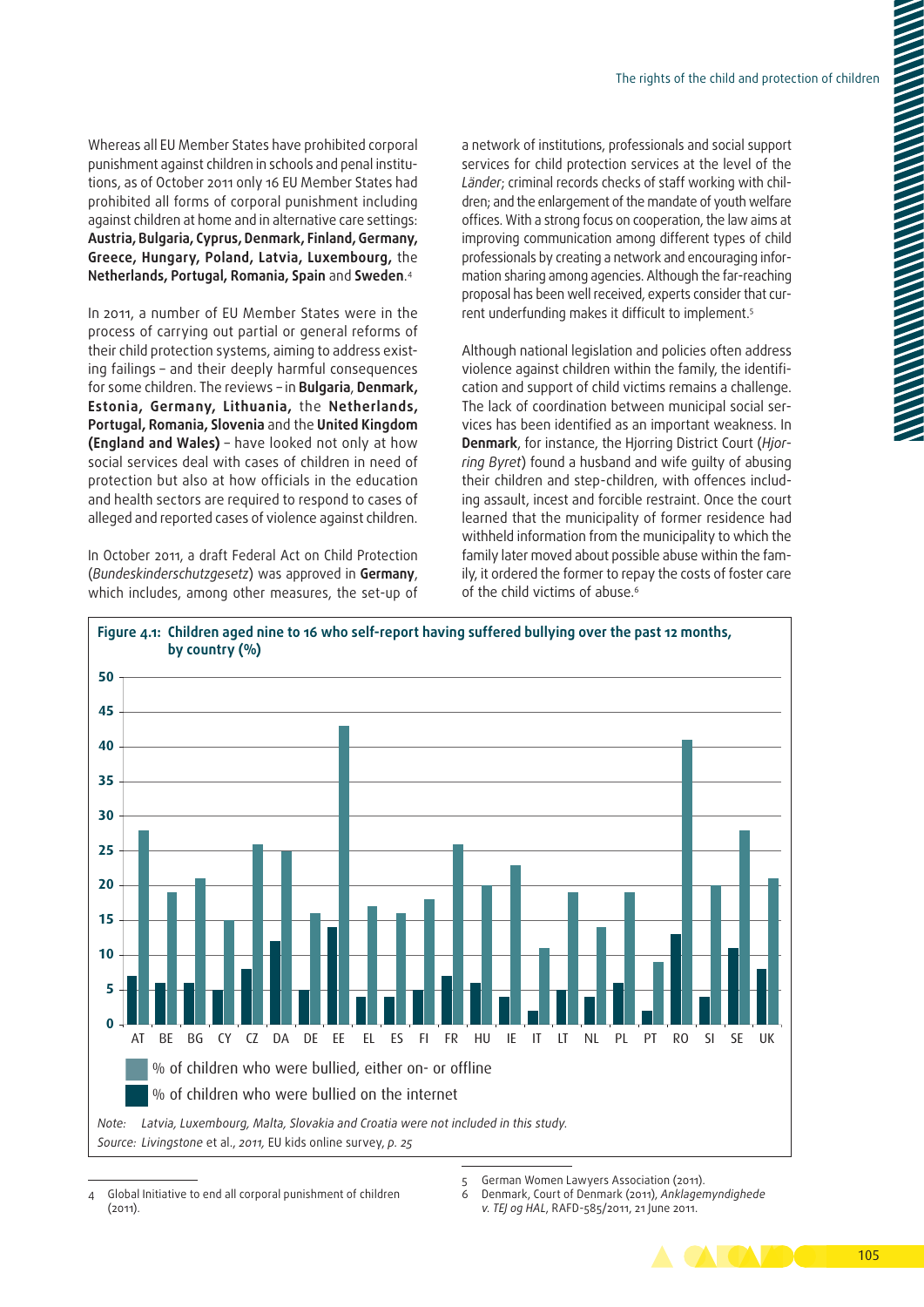Reports regarding violence in schools or institutions continued to emerge. For instance, in Vienna, **Austria,** over 300 cases of child abuse in public institutions emerged during 2011, dating from the 1950s onwards. Some claims included very serious allegations, such as gang rape. The Vienna City Council established a committee to investigate the cases and provide assistance to the victims, including economic compensation. A final report on this issue is expected by the end of 2012. The city also created an Ombudsperson for children in institutions. The office is due to take up its duties in the spring of 2012.7

A pan‑European hotline for children in need of advice is available at: 116,111. To assess awareness of the service, the European Commission carried out a survey in May 2011, finding that hotline awareness seldom rises above 1 % and never exceeds 7 %. These results underline the need for enhanced efforts to provide information on the helpline.<sup>8</sup> Plan International and Child Helpline International have called on EU Member States to improve the access of children affected by abuse in institutional settings to child helplines.<sup>9</sup>

The EU Kids Online study carried out by the London School of Economics found that bullying among children, defined in the report as treating others in a hurtful or nasty way, occurs both on- and offline, although more frequently offline (see Figure 4.1).<sup>10</sup> The survey was carried out in 25 countries (including the 27 EU Member States except Latvia, Luxembourg, Malta and Slovakia) between 2009 and 2011 among 25,000 children between the ages of nine and 16.

#### 4.1.1. Deinstitutionalisation of children

Institutionalisation of children can result in difficult and problematic situations, as highlighted, for instance, by the French Ombudsperson in a 2011 report on France.11 However, deinstitutionalisation efforts have continued in EU Member States, particularly in **Bulgaria**, to deal with the large numbers of children who are placed in institutions and consequently do not receive family, or family-type care.

As highlighted in the FRA annual report *Fundamental rights: challenges and achievements in 2010*, inquiries ordered jointly by the Chief Prosecutor and the Helsinki Committee in Bulgaria were made into the deaths and bodily injuries of children with disabilities in childcare institutions in Bulgaria.<sup>12</sup> The Chief prosecutor's inquiries revealed substantial deficits in his offices' investigations into these deaths and injuries, as well as a failure to follow up court cases which they had launched.<sup>13</sup> Nevertheless, as part of Bulgaria's efforts towards the deinstitutionalisation of children, the Health Act was amended in December 2010, requiring that an autopsy be made into the death of children placed outside their own families. The amendment also provides for establishing a specialised department within the Prosecutors Office to handle such cases.

Whereas institutionalisation is not necessarily linked to violence, it does interfere with the right to liberty and security – an interference that is not always justified. In the judgment *A. and others v. Bulgaria* published in November, the European Court of Human Rights (ECtHR) addressed the right to liberty and security of children in a young offenders' institution who displayed antisocial behaviour. The ECtHR ruled that given the stringent conditions they were faced with in the young offenders' institution and the length of time they had spent there, the applicants' right to liberty had been violated. The ECtHR noted that Bulgarian law failed to define 'anti‑ social behaviour' nor did it contain an exhaustive list of the acts characterised as such. It also observed that, in Bulgarian judicial practice, running away from home, vagrancy and prostitution were considered antisocial acts liable to result in various measures, including placement in a specialised institution.14

#### Promising practice

#### Setting standards for guardians of separated children in Europe

The non-governmental organisation Defence for Children devised *Core standards for guardians of separated children* in line with the CRC, EU Directives, the UN Guidelines for the Alternative Care of Children and the Quality4Children standards for children in out-of-home care, under the framework of the DAPHNE programme which combats violence against women and children. The core standards focus on qualifications and responsibilities of the guardian in relation to reception, return, legal procedures and a durable solution for the child. Proper guardianship systems are essential to finding lasting solutions for separated children, whether that be return to their country of origin, transfer to another country – for instance for family reunification – or integration into the receiving country. The guidelines were developed on the basis of the views of children in eight member States regarding the ideal characteristics of a guardian. The countries covered were: Belgium, Denmark, Germany, Ireland, Italy, the Netherlands, Slovenia and Sweden.

*For more information, see: [www.defenceforchildren.nl](http://www.defenceforchildren.nl)*



<sup>7</sup> For more information, see: [www.wien.gv.at/](http://www.wien.gv.at/menschen<2011>gesellschaft/kinderheime.html)

[menschen‑gesellschaft/kinderheime.html](http://www.wien.gv.at/menschen<2011>gesellschaft/kinderheime.html).

<sup>8</sup> European Commission (2011b). Bazan, C. (2011).

<sup>10</sup> Livingstone, S. *et al.* (2011). 11 France, Le Défenseur des droits (2011).

<sup>12</sup> FRA (2011a), p. 72.

<sup>13</sup> Bulgaria, Bulgarian Helsinki Committee (2011).

<sup>14</sup> ECtHR, *Affaire A. et Autres v. Bulgarie,* 29 November 2011.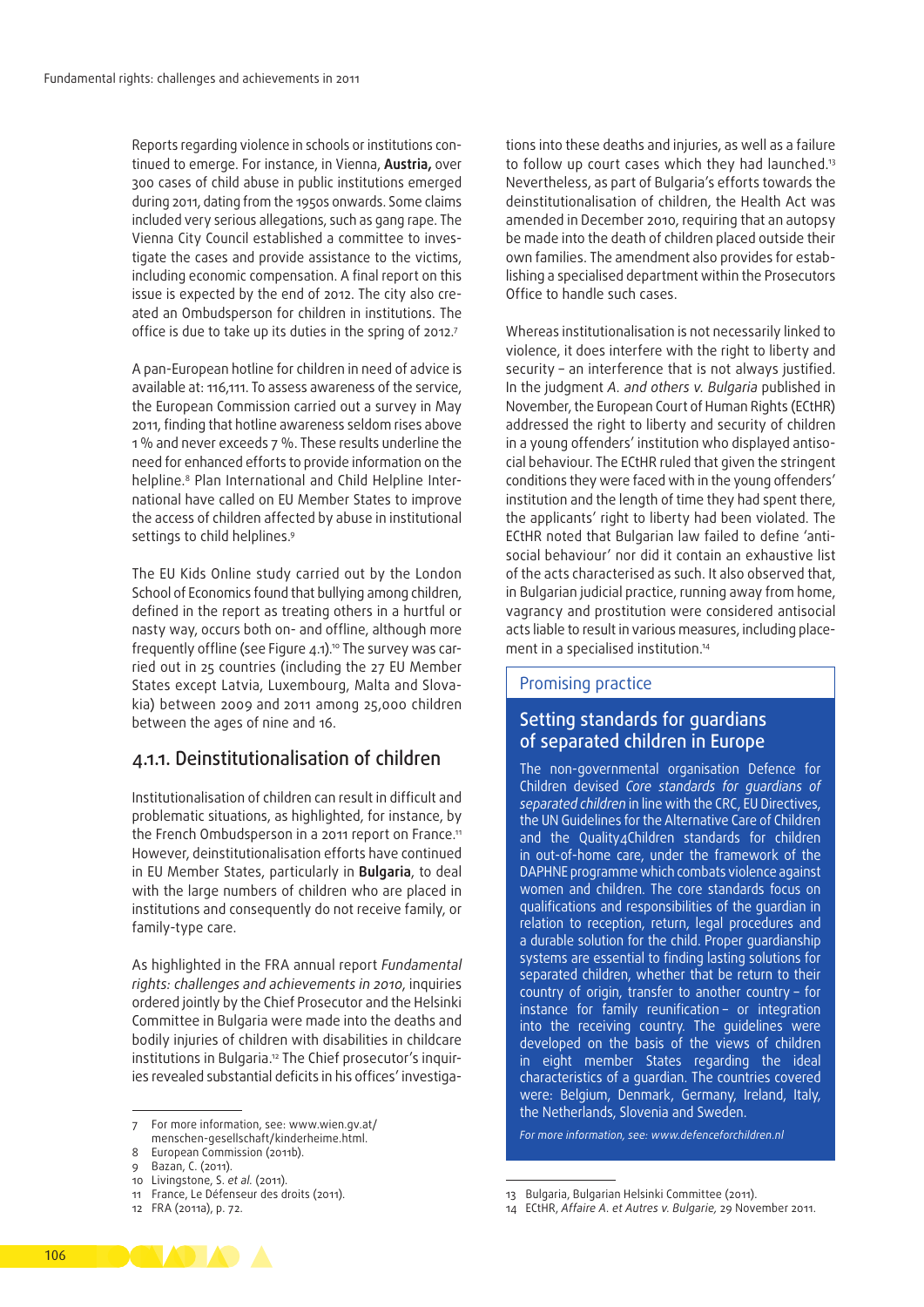The European Network of Ombudspersons for Children (ENOC) issued a report in December 2011 on *Respect of the rights of children and young people living in institutional care: state of play*. 15 The report is based on a survey of ENOC offices located across EU Member States and deals with children's rights and the reality they face in institutional care settings, excluding institutions for juvenile delinquency, mental health or foster care. The main findings of the report are that the wording of most legislation describing reasons for placement is vague, leaving the judiciary or other competent authorities (such as child protection services or social welfare offices) room for discretion. In cases of voluntary placement, a systematic review of placement decisions is not always provided for; and, while many countries have complaints procedures in place, it is not always clear how accessible these are for children and how much they make use of them.

In **Spain**, public attention focused on the 'stolen children' who, between the 1940s and 1980s, were given up for adoption at hospitals with neither their mothers' knowledge nor consent. This allegedly constituted a systematic practice in some hospitals, involving doctors, nurses and nuns. In June 2011, the general public prosecutor said that of the 849 investigations launched, evidence of a crime had been found in 162 cases and in those cases charges had been filed.<sup>16</sup> There are growing indications, however, that the practice may have involved hundreds of children. Complaints by various organisations – such as the National Association of the Victims of Irregular Adoptions (*Asociación Nacional de Afectados por Adopciones Irregulares*) and SOS Stolen Babies (*SOS Bebés Roba‑ dos*) – over state delays in opening registries to enable the search for lost relatives<sup>17</sup> prompted the general public prosecutor to point out that the investigations would take time because they need to be coordinated with all the autonomous communities of Spain as it was believed that various networks had been involved.

## 4.2. Sexual abuse and exploitation

This section discusses the issues of sexual abuse and exploitation of children primarily through the prism of the Directive of the European Parliament and of the Council of the European Union on combating the sexual abuse, sexual exploitation of children and child pornography, adopted in November 2011, which replaced Framework Decision 2004/68/JHA of 22 December 2003 on combating the sexual exploitation of children and child pornography.

Although EU Member States are allowed two years to transpose the directive into national law, **Austria**, the **Czech Republic**, **Estonia**, **France**, **Lithuania**, **Luxembourg**, **Malta**, the **Netherlands**, **Poland**, **Slovenia, Spain** as well as **Croatia** began amending their crimi‑ nal codes in 2011 by criminalising different forms of violence on the internet or forms of sexual violence.

The directive introduces EU‑wide requirements on the prevention of all forms of sexual abuse and exploitation of children, prosecution of offenders and protection for victims. It enhances the existing international frame‑ work, in particular the Optional Protocol of the CRC concerning the sale of children, child prostitution and child pornography (see also Chapter 10 on international obligations). The directive defines offences concerning not only sexual abuse, sexual exploitation of children and child pornography but also the solicitation of children for sexual purposes, and the incitement, aiding and abetting and attempt of these practices. It leaves EU Member States the discretion to decide whether or not some practices apply to consensual sexual activities between peers who are close in age and degree of psychological and physical maturity, as long as the acts do not involve any abuse.

In drafting the directive, a balance was sought between children's right to protection and the right to freedom of expression. As a result, the directive clarifies in its preamble that child pornography is a specific type of content that cannot be construed as the expression of an opinion.<sup>18</sup> EU Member States must therefore ensure the prompt removal of web pages hosted in their territory that contain or disseminate child pornography. They must also endeavour to secure the removal of such pages if hosted outside their territory, through, for example, cooperation with other states. Since the removal of child pornography content at source is often not possible, the directive authorises Member States to take measures to block access to those pages for internet users in their territory, provided that the measures are set by transparent procedures and provide adequate safeguards to ensure that the restriction is limited to what is necessary and proportionate, and that users are informed of the reason for the restriction. The safeguards also need to include the possibility of judicial redress.

In all these respects, the directive also supplements the 2007 Council of Europe Convention on the protection of children against sexual exploitation and sexual abuse, which by March 2012 had been ratified by a total of 11 EU Member States, including ratifications in 2011 by **Austria**, **Bulgaria**, **Finland**, **Luxembourg**, **Romania** as well as **Croatia** (see also Chapter 10 on international obligations).

<sup>18</sup> Directive 2011/93/EU, preamble para. 46.



<sup>15</sup> ENOC (2011).

<sup>16</sup> Agencia EFE (2011a).

<sup>17</sup> Agencia EFE (2011b).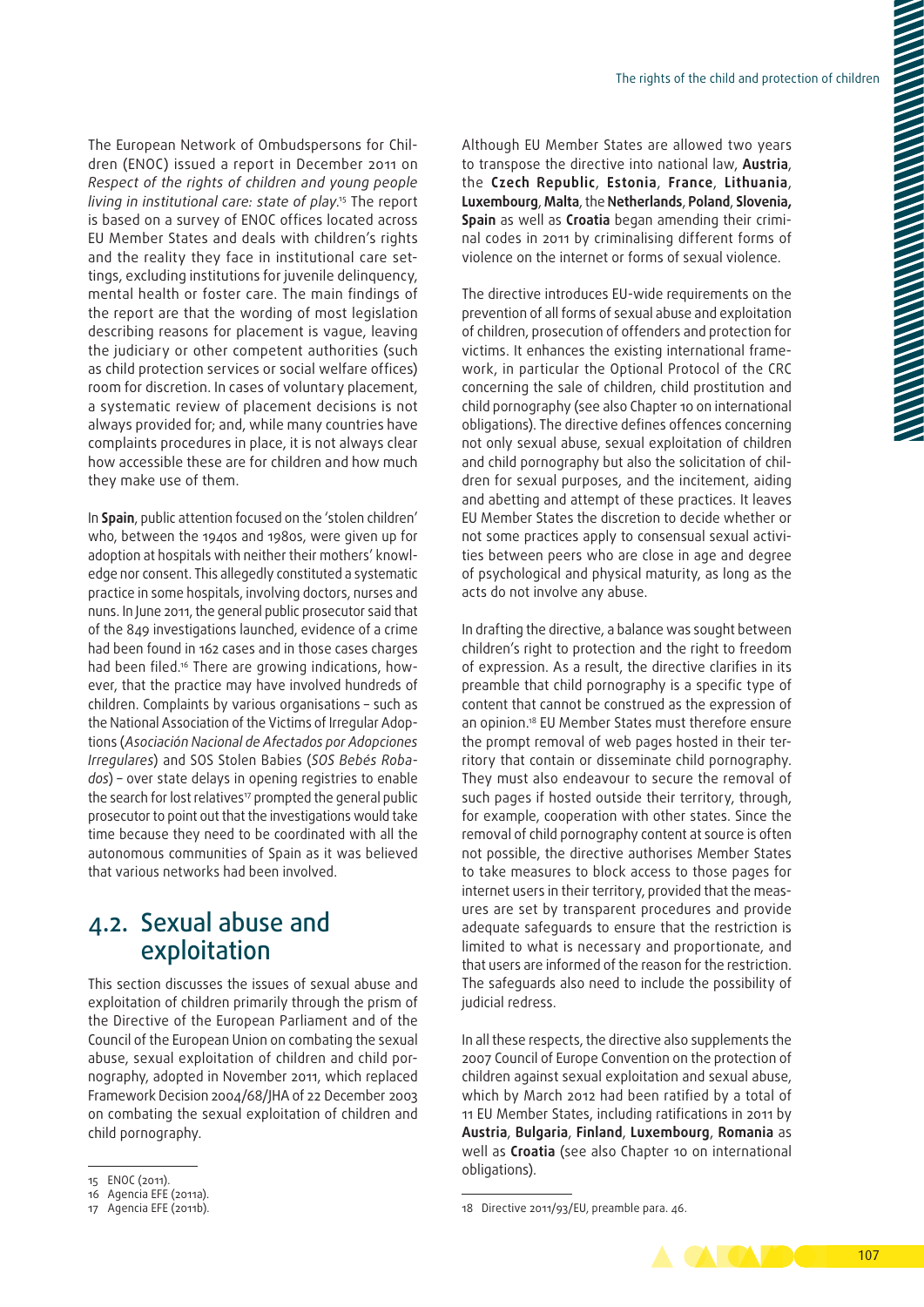In some EU Member States, public debates surfaced over the balance to be struck between the blocking or deleting of websites containing child pornography and freedom of expression. The Human Rights Defender in **Poland** organised a debate in February 2011, where children's rights organisations generally supported blocking websites, while other civil society organisations argued that doing so could be used to prohibit any other unwanted, politically sensitive content on internet pages.19

The directive also includes aggravating circumstances, such as when offences are committed against children in particularly vulnerable situations, such as children with mental or physical disabilities, in situations of dependence or in states of physical or mental incapacity due to substance abuse. Other aggravating circumstances include when the offences are committed by a member of the child's family, a cohabiting person, or a person abusing a recognised position of trust or authority, such as guardians or teachers, or, finally, by a repeat offender.

In order to avoid repeat offences, the directive requires that those previously convicted be prevented from exercising professional activities involving direct and regular contact with children. Employers involved in activities that bring (potential) employees into such contact with children are entitled to request information on their criminal convictions, as provided for in the directive, and on whether they have been disqualified from such work. Since January 2011, employers in **Denmark** are obliged to check the criminal records of staff in direct contact with children under the age of 15.

The directive also envisages intervention programmes or measures to prevent and minimise the risk of repeated offences of a sexual nature against children. Related to this, the directive criminalises the online 'grooming' of children or the solicitation of children for sexual purposes through the use of information and communication technologies, as well as child sex tourism, including where the offence is committed on a Member State's territory or by one of its nationals abroad. **Austria** and **Slovenia** amended their penal codes in 2011, introducing the criminalisation of grooming and defining various activities under the offence of child pornography.

In December 2011, the EU's Justice Home and Affairs Council adopted Conclusions on combating the sexual exploitation of children and child pornography on the Internet.20 The conclusions require EU Member States to ensure the broadest and speediest possible cooperation to facilitate an effective investigation and prosecution of such offences. Moreover, they request the European

19 For more information, see: [http://brpo.gov.pl/index.](http://brpo.gov.pl/index.php?md=8841) [php?md=8841.](http://brpo.gov.pl/index.php?md=8841)

Commission to, amongst other actions, explore ways to improve removal of child pornography. They ask EU Member States to consider the use of Europol to combat child sexual abuse online, including the exchange of information on webpages containing child pornography, leading to the pages' removal or the blocking of their content.21 The Executive Director of the UN Office on Drugs and Crime underlined the international dimension of this phenomenon when, in April, he called for concerted global action to combat online child abuse, one of the most common forms of cybercrime.<sup>22</sup>

According to the EU Kids online report mentioned above, children spend an average of 88 minutes per day online and the average age of first internet use is nine.23 Against the background of the extensive and early use of the internet and social networks and notorious cases of abuse, the European Commission's report *Protecting Children in the Digital World*24 found that all EU Member States are conscious of these challenges and are increasing their efforts to respond to them. They are actively participating in the EU Safer Internet Programme, which runs between 2009 and 2013. This programme is designed to promote the safer use of the internet and other communication technologies, particularly for children and young people; to educate users, particularly children, parents, carers, teachers and educators; and to fight against illegal content and harmful conduct online. The Commission's report identified, however, divergences in Member State responses and concluded that further action at European level was needed to build on the best Member State practices.

In some EU Member States efforts have been made to tackle the sexual abuse and exploitation of children from within the Catholic Church. The Catholic Church in Germany, for instance, has taken a number of concrete steps to address the rising number of sexual abuse claims against it. First, it has commissioned two research projects, one on sexual abuse of children by Catholic priests and members of religious orders, and another on sexual assaults from a psychiatric‑psychological per‑ spective. Second, it has established two hotlines, one for victims of sexual abuse generally, and another which specifically addresses cases which occurred in Catholic children's homes during the 1950s and 1960s.<sup>25</sup> During Pope Benedict XVI's September 2011 visit to Germany, he received a group of victims and underlined that the Catholic Church is interested in uncovering the full extent of the abuse that took place at its institutions.<sup>26</sup>

- 23 O'Neill, B. *et al.* (2011).
- 24 European Commission (2011b).
- 25 For more information, see: www.hilfe-missbrauch.de and [www.heimkinder‑hotline.de](http://www.heimkinder<2011>hotline.de).
- 26 Holy See (2011).



<sup>20</sup> Council of the European Union (2011).

<sup>21</sup> *Ibid.*

<sup>22</sup> For more information on the Executive Director's statement, see: [www.un.org/apps/news/story.](http://www.un.org/apps/news/story.asp?NewsID=38069&Cr=internet&Cr1) [asp?NewsID=38069&Cr=internet&Cr1](http://www.un.org/apps/news/story.asp?NewsID=38069&Cr=internet&Cr1).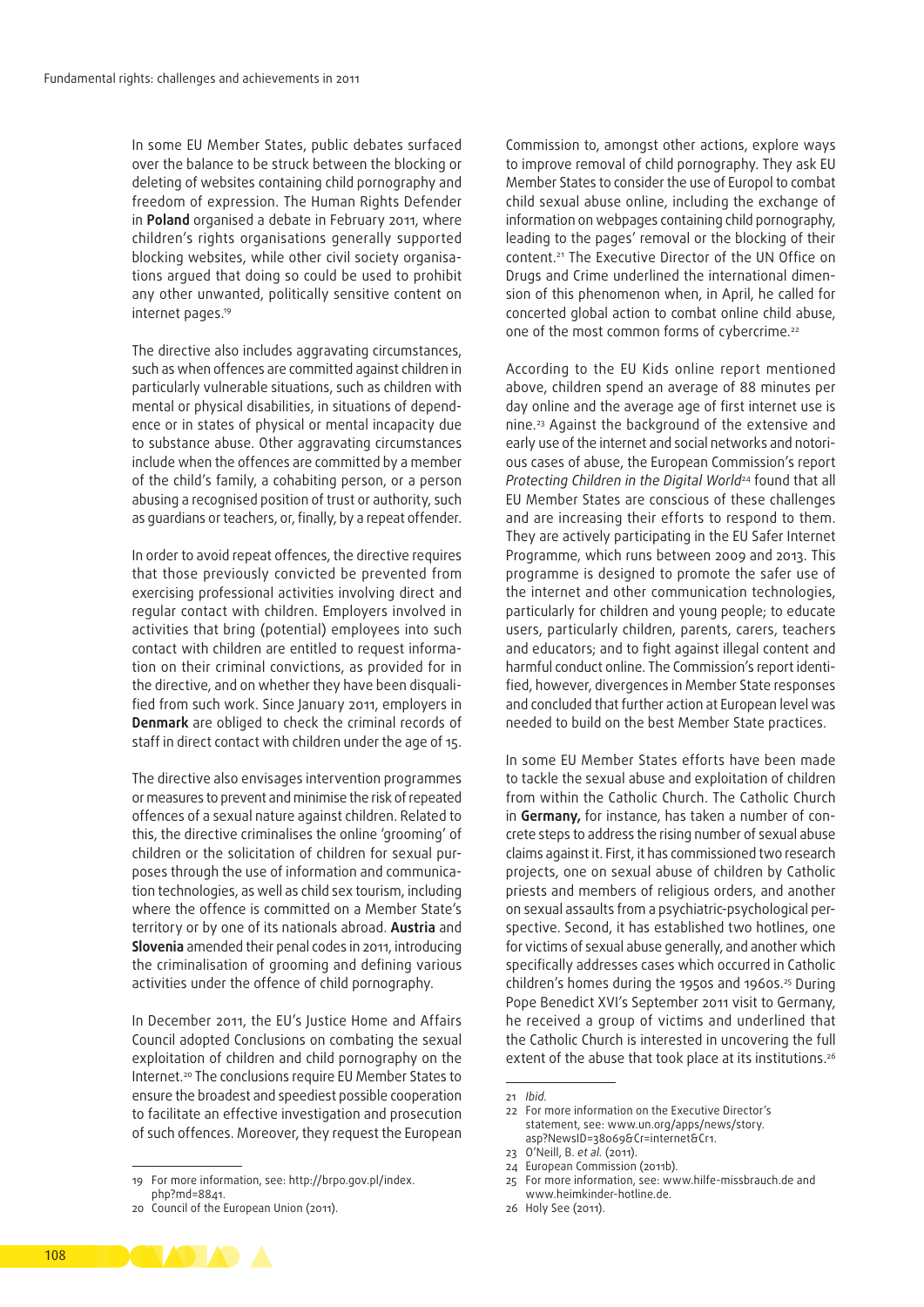In **Ireland**, when launching the report In Plain Sight<sup>27</sup> commissioned by Amnesty International, the Minister for Children and Youth Affairs acknowledged state failures and announced a number of reforms. The Amnesty report explores the reasons why the abuse and exploitation of thousands of Irish children in state-funded institutions, previously revealed by the Ferns, Ryan, Murphy and Cloyne reports on child abuse in Ireland, were able to take place. Amnesty International's report argues that the root of the problem was the state's "deferential attitude to the hierarchy of the Roman Catholic Church",28 which prevented the investigation and prosecution of abuse and lent the law's protection to the powerful instead of the powerless. It held that children were abandoned to a dysfunctional, chaotic and unregulated child protection system in which no one was held to account for its failure to protect and care for its charges.

## 4.3. Child trafficking

In April 2011, the EU adopted a directive on preventing and combating trafficking in human beings and protecting its victims,<sup>29</sup> replacing Council Framework Decision 2002/629/JHA on combating trafficking in human beings. EU Member States are required to comply with the directive by 6 April 2013.

This new directive includes a strong child protection component, addressing the issue in its definition of trafficking. It establishes that in the specific case of child trafficking, requirements normally necessary to determine the existence of an offence, such as the threat or use of force or other forms of coercion, are no longer necessary – which is also in line with the Council of Europe Convention on Action against Trafficking in Human Beings. The directive devotes several articles to the protection of child victims of trafficking, specifically including children in criminal investigations and proceedings and unaccompanied children. It recognises children's greater vulnerability and higher risk of falling victim to trafficking and stipulates that, in such cases of particular vulnerability, the penalty for a trafficking offence should be more severe. The directive incorporates key child protection principles such as the best interest of the child and contains concrete requirements for child protection, such as free legal counselling, appointment of a guardian and, to limit the risk of secondary victimisation, limits to the number of interviews, which should be performed by trained professionals. The directive establishes the possibility of video recording interviews, and specialised education programmes for children "aimed at raising awareness and reducing the risk of people, especially children, becoming victims of trafficking in human beings".

The European Commission is preparing a strategy on combating trafficking of human beings, which is expected to be approved in May 2012 and which aims to complement the various measures envisaged under the directive. A number of EU Member States also continued to develop legislation and policies to combat trafficking in 2011. These were **Austria, Bulgaria**, the **Czech Republic, Denmark, Greece, Ireland, Malta, Romania, Slovakia, Slovenia, Spain,** and the **United Kingdom**.

In February, for instance, **Slovakia** adopted a national programme to combat trafficking covering the pre‑ vention, protection and prosecution of trafficking from 2011 to 2014. In other EU Member States, legal reforms involved expanding legal definitions of trafficking to include new forms of exploitation: **Romania**, for instance, added child begging to the definition of trafficking in its revised Anti‑trafficking law.

According to the US Department of State's annual *Traf‑ ficking in persons* report, **Estonia** remains the only EU Member State without a trafficking law. The Estonian government has taken steps to address this, presenting a proposal in August 2011 to review the Penal Code in this regard.<sup>30</sup>

As in recent years, the lack of data on the number of victims of trafficking and the inconsistent gathering of information from different data sources remained a challenge in most EU Member States. The **Romanian** legislative review mandated the General Inspectorate of Romanian Police to build a national database which will contain collated data on victims of trafficking and traffickers collected by different organisations, including NGOs. The Inspectorate is required to publish a statistical report every semester.

The new directive also requires the appointment of a National Rapporteur or a similar mechanism in all EU Member States. Some Member States have already established National Rapporteurs, and an informal network of rapporteurs was set up following a decision of the Council of the European Union adopted in June  $2009$ .<sup>31</sup> In July 2011, the fourth meeting of the informal network of EU National Rapporteurs or Equivalent Mechanisms on Trafficking in Human Beings was held in Brussels under the Polish Presidency and the direction of the EU Coordinator on Human Trafficking. The meeting focused on the issue of assistance and support for the victims of human trafficking.32 According to Articles 19 and 20 of the directive, the National Rapporteurs are



<sup>27</sup> Holohan, C. (2011).

<sup>28</sup> *Ibid.*, p. 8.

<sup>29</sup> Directive 2011/36/EU, OJ 2011 L101, p. 1.

<sup>30</sup> US Department of State (2011), [p. 156.](http://www.state.gov/g/tip)

<sup>31</sup> Council of the European Union (2009).

<sup>32</sup> Poland, Ministry of the Interior (2011).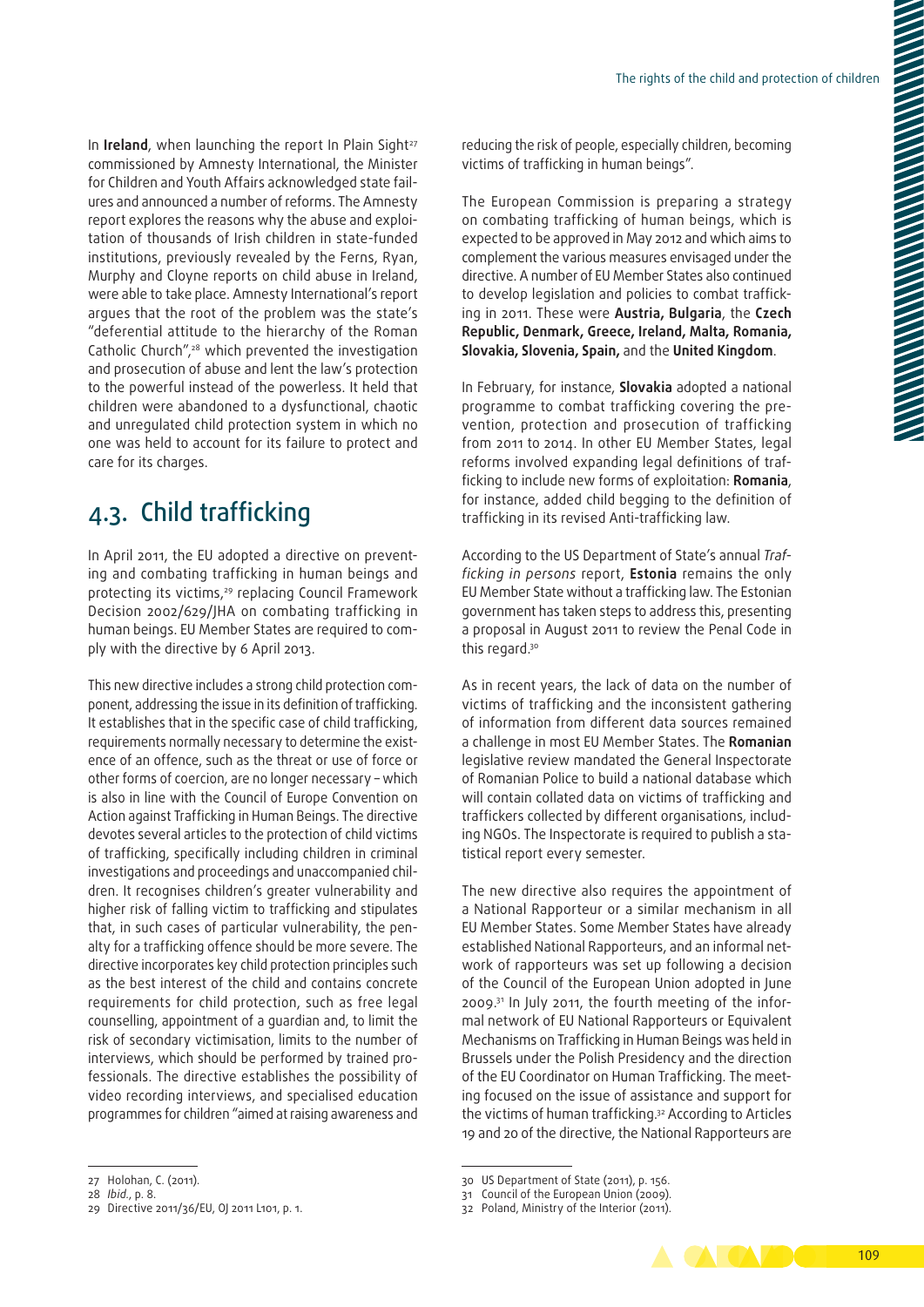expected to make assessments, measure the results of anti-trafficking actions, including by gathering statistics, and transmit this information to the EU Anti‑Trafficking Coordinator.33 The Coordinator should channel this infor‑ mation into the European Commission's biennial report, which is intended to provide a common comparative basis upon which to evaluate the progress made in the fight against trafficking in human beings.

#### **FRA ACTIVITY**

#### Joining forces to identify and protect child victims of trafficking at European borders

The FRA, together with other international players, contributed to a briefing for border guards attempting to identify child victims of trafficking during an operation by Frontex, which coordinates EU Member State cooperation in the field of border security. Frontex carried out its joint operation 'Hammer' between 5 October and 15 November in 24 European airports. The FRA also provided Frontex with input for the drafting of operational guidelines on how to protect the rights of children crossing European air borders.

## 4.4. Children and migration

#### 4.4.1. Separated children in a migration or asylum context

Following the European Commission's adoption in May 2010 of the Action Plan on unaccompanied minors 2010–2014 and related conclusions of the Justice and Home Affairs Council in June 2010,<sup>34</sup> the European Commission established an expert group on unaccompa‑ nied minors in the migration process in 2011. The group, which is expected to meet twice a year, consists of government experts nominated by EU Member States as well as stakeholders and private experts, who are invited depending on the topics discussed.

The first meeting of the expert group was held in June 2011 and focused on the question of guardianship, which is an important element for the protection of unaccompanied minors. In its Action Plan, the European Commission says it will evaluate the necessity of either introducing targeted amendments of the concept of guardianship or a specific instrument setting down common standards on reception and assistance for all unaccompanied minors. The Action Plan invites Member States to consider introducing review mechanisms to monitor the quality of guardianship in order to ensure that the best interests of the child are represented throughout the decision making process and, in particular, to prevent abuse.35 Other aspects highlighted include legal representation, access to accommodation and care, initial interviews, education services and appropriate healthcare.

The ECtHR addressed many of these aspects of child protection in the *Rahimi v.* **Greece** case. In a judgment handed down in April, the ECtHR found violations of Article 3 (prohibition of inhuman and degrading treatment), Article 5 (right to liberty and security: in particular paragraphs 1 and 4) and Article 13 (right to an effective remedy) of the ECHR. The case concerned Eivas Rahimi, a 16-year old Afghan who arrived on the Greek island of Lesbos in 2007 without the required travel documents. Greek authorities arrested him and gave him an expulsion order as an accompanied minor. Mr Rahimi, then still a child, subsequently filed an application for asylum. The ECtHR found that Greece had failed to prove that he was indeed accompanied. He had not been assigned a tutor nor provided with legal representation while in detention, the ruling said. And, while Mr Rahimi had informed the authorities that he spoke only Farsi, a statement the authorities never challenged, the ECtHR noted that his appeals procedures information form was in Arabic. Mr Rahimi had complained about the fact that he had been detained together with adults. The detention centre's lack of leisure activities and the inability to communicate from it with the outside world also drew the ECtHR's notice. Mr Rahimi was in a situation of extreme vulnerability, given his age and personal situation, the ECtHR found.<sup>36</sup>

The methods used to determine the age of a person applying for asylum or protection remain controversial in several EU Member States. According to the Commission's Action Plan on Unaccompanied Minors,37 the Council Conclusions on Unaccompanied Minors,38 and General Comment No. 6 of the UN Committee on the Rights of the Child, $39$  in case of uncertainty regarding the age of a person and when there is a possibility that the person is a child, she or he should be treated as such until proven otherwise – and therefore granted the relevant and necessary protection.

In addition, the Separated Children in Europe Programme published a *Review of current laws, policies and prac‑ tices relating to age assessment in 16 European Countries* in May, covering 15 EU Member States (**Austria, Belgium, Denmark, Estonia, Finland, Hungary, Ireland, Italy, Malta,** the **Netherlands, Poland, Portugal, Slovenia, Spain** and the **United Kingdom**) and Norway.40 The report

40 Save the Children (2011a).



<sup>33</sup> See also Chapter 7 of this report.

<sup>34</sup> FRA (2011a), p. 74; see also FRA (2010), pp. 19-20.

<sup>35</sup> European Commission (2010), para. 4.1.

<sup>36</sup> ECtHR, *Affaire Rahimi v. Grèce*, No. 8687/08, 5 April 2011. For related aspects concerning the protection of separated, asylum seeking children, see FRA (2010) and FRA (2011b). 37 European Commission (2010), para. 4.2.

<sup>38</sup> Council of the European Union (2010), para.11.

<sup>39</sup> UN Committee on the Rights of the Child (2005), para. 31 (i).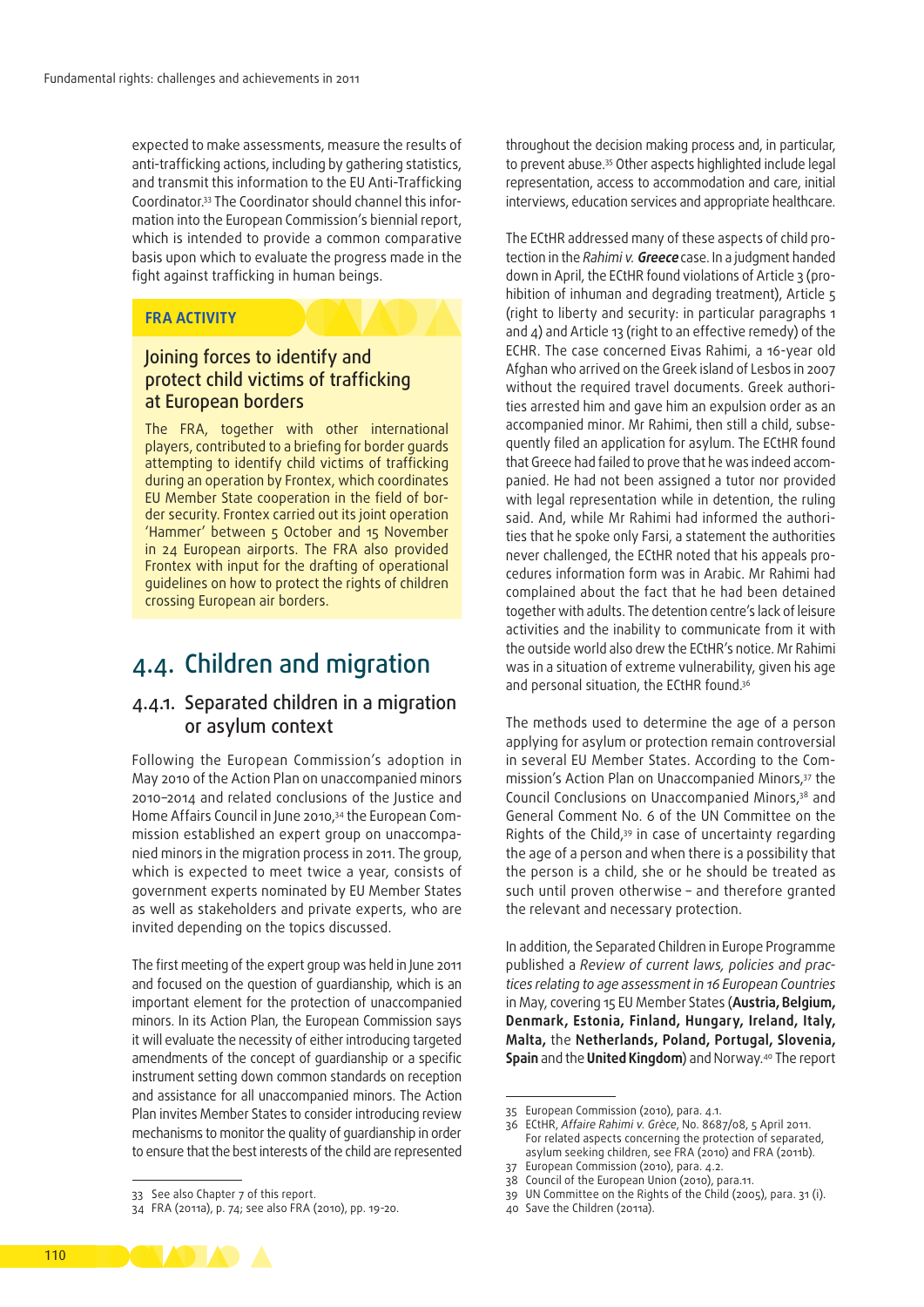documents some of the serious constraints that keep children from accessing effective mechanisms to appeal the results of age assessments. The main obstacles to appeal identified by the study are that "1) age assessment results are often not made through a specific (e.g. administrative) decision, but are either part of a broader procedure (typically the asylum determination procedure) or simply form the basis for other decisions (e.g. expulsion; placement in accommodation with adults, etc.) that can be appealed; 2) the child in several countries is not sufficiently informed about its possibility to appeal; 3) in addition there is often a lack of adequate support for the child in order to appeal age assessment results: 3) in one instance the law does not allow individuals to request age assessment."41

At the national level, the **Spanish** Ombudsperson (*Defensor del Pueblo*) published a report regarding pro‑ cedures to determine the age of migrant persons.42 The report argues that there is consensus among the scientific community that age‑determination techniques based on bone maturity or dental mineralisation are subject to large margins of error. Similarly, the report highlights the inadequacy of techniques that require children's exposure to radiation for non-therapeutic use. The scientific community, the report notes, insists that any study of age determination take into account the influence of the specific pathological, nutritional, hygienic‑sanitary factors and physical activity involved, while ethnic factors are still under debate. The report concludes that there is growing support for a more holistic approach to age determination, with medical examinations yielding to psycho-social assessments, although there is as yet no consensus among the scientific community on the elements of this holistic method.

The **British** government announced that it would halt the detention of children for immigration purposes as of December 2010. Civil society organisations have, however, reported that such detentions continue despite the policy change. Between May and August 2011, 697 children were held at Greater London and South East ports, almost a third of whom were unaccompanied.43 Her Majesty's Inspector of Prisons also expressed concerns regarding the monitoring of those detained at ports, following the results of its unannounced inspections at three Heathrow Terminals. Among these was the lack of staff awareness on how to refer child victims of trafficking to the responsible authorities.44

The situation of migrant children at the Lampedusa reception centre in **Italy** raised serious concerns. The United Nations High Commissioner for Refugees (UNHCR), in a call to alleviate the situation, noted that the centre was hosting some 2,000 persons in March, while it was originally designed to accommodate 850 people.45 In a similar call, Save the Children asked for the immediate transfer of 530 children, mostly the unaccompanied, out of Lampedusa.46

The International Organization for Migration (IOM) published a report in December 2011, noting that in the **Czech Republic**, in accordance with section 178 of the Residence of Aliens Act, foreigners older than 15 years of age, who are capable of expressing their will and acting independently, are deemed legally competent persons. As a result, unaccompanied minors who are older than 15 years of age may be detained under the same conditions as adults, although adults may be held for a maximum of 180 days, while detention for under 18-year old foreigners must not exceed 90 days.<sup>47</sup>

In **Greece**, the President of the Administrative Court of First Instance of Piraeus held that the detention of the complainant, an unaccompanied child, was contrary to the child's interests and his/her need for special protection and support and violated the CRC. 48

Local authorities often lack the resources to provide adequate services to separated children, an issue that was highlighted by the actions taken in September 2011 by the president of the General Council of Seine‑Saint‑Denis department (*Département*) in **France**. This department is an important entry point into France, as Charles de Gaulle international airport is located there. Of the nearly 6,000 unaccompanied minors who arrived in France in 2010, 934 arrived at Charles de Gaulle airport. The cost of supporting these unaccompanied minors fell upon the Seine-Saint-Denis department, which at €35 million represented about 20 % of its total child welfare budget; for 2011, the estimated cost of supporting unaccompanied minors was €42 million.49 As a result, in September 2011, the president of the general council refused to host any more newcomers, leaving 80 unaccompanied minors without shelter, in an attempt to call the government's attention to the need for a more equal distribution among departments of the burden of providing support for unaccompanied minors. Reception of newcomers was resumed in October 2011, after the signing of an agreement with the Ministry of Justice to ensure the distribution of new arrivals among departments in the Paris region: for each child hosted in Seine-Saint-Denis, the Paris prosecutor's office agreed to assign responsibility to other departments for nine others.

- 47 Hancilova, B. and Knauder, B. (2011), p. 89.
- 48 Greece, Administrative Court of First Instance of Piraeus, Decision 229/2011, 21 March 2011.

<sup>49</sup> France, Seine‑Saint‑Denis Département (2011).



<sup>41</sup> Save the Children (2011a), p. 30.

<sup>42</sup> Spain, Acting Ombudsman (2011).

<sup>43</sup> The Children's Society (2011).

<sup>44</sup> United Kingdom, Her Majesty's Inspectorate of Prisons (2011).

<sup>45</sup> UNHCR (2011).

<sup>46</sup> Save the Children (2011b).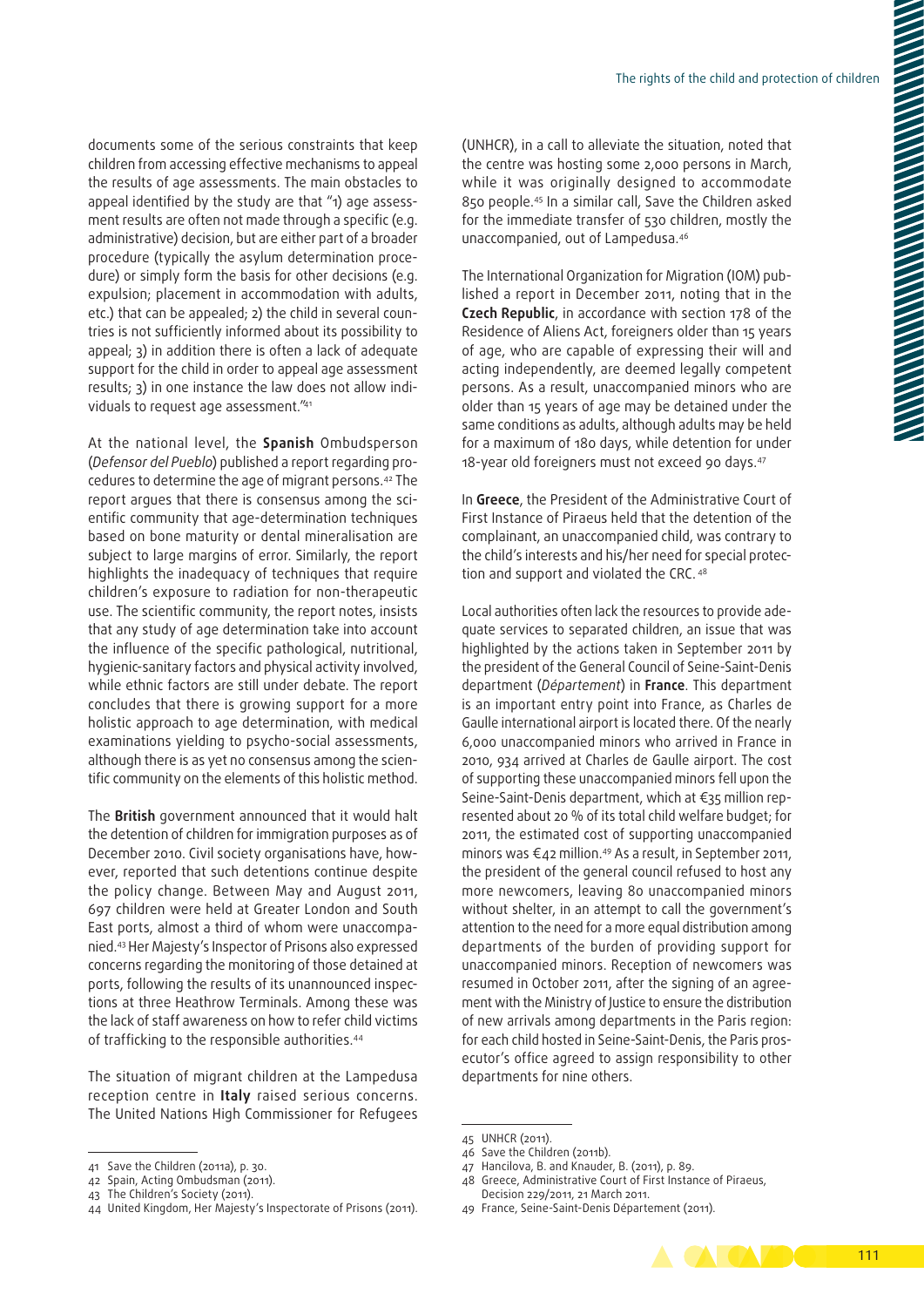Burden sharing was also in evidence in **Spain**, where the national government agreed to give subsidies to the Canary Islands regional government to cover the costs of reception and transfer of unaccompanied children. The national government approved Royal Decree 724/2011 of 20 May 2011 on the concession of a direct subsidy to the Autonomous Community of the Canary Islands for the reception and transfer of unaccompanied alien minors (*Real Decreto 724/2011, de 20 de mayo de 2011, por el que se regula la concesión de una subvención directa a la Comunidad Autónoma de Canarias para el traslado y acogida de menores extranjeros no acompañados*).50 This subsidy will finance the transfer of these minors to other autonomous communities and their accommodation on the Canary Islands while their transfers are prepared.

### 4.4.2. Children with an irregular migration status

Children with an irregular migration status face difficulties in accessing their rights.In October 2011, the Council of Europe Parliamentary Assembly approved a recommendation on undocumented migrant children in an irregular situation.51 This recommendation covers the areas of education, healthcare and housing as well as detention and exploitation. The EU *acquis* also grants rights to children in an irregular situation, such as the right to education, for instance.

At the national level, EU Member States have undertaken legal reforms relevant to undocumented children. In **Spain**, for example, the new Organic Act 10/2011 allows illegally residing women who report being victims of gender‑based violence to request a residence permit for their under-age or disabled children or if they are unable to provide for their own needs. This provisional residence permit is granted automatically. Similarly, the Supreme Court granted asylum to an Algerian woman and her children who fled the husband/father's repeated physical and psychological violence. This decision followed the Asylum and Refugee Office's (*Oficina de Asilo y Refugio*) initial rejection of their asylum application and the granting instead of a residence permit based on humanitarian reasons. The woman and her children appealed this decision and the National Audience Court (*Audiencia Nacional*) recognised their right to asylum in Spain – a decision the Supreme Court endorsed.52

In the **Netherlands**, the Administrative High Court delivered a landmark judgment on the provision of child allowances to children of migrant parents in an irregular situation. Under Dutch law, residents alone are entitled to child allowances. The court argued that

although the Dutch State did not admit these persons to its territory it had knowingly accepted their stay in the Netherlands for a sustained period of time. Apart from the obligation in Article 8 of the ECHR to protect the right to private and family life, the court considered that the Netherlands had also knowingly accepted to a certain degree the duty, flowing from the CRC, to care for the children of these persons. The lack of a residence status, as required by Article (2) of the Child Allowance Act, was therefore judged not to be a valid reason to exclude this group from child allowance.<sup>53</sup>

As concerns developments in case law, the ECtHR found a violation of Article 3 (prohibition of inhuman or degrading treatment) and Article 5 (1) (right to liberty and security) of the ECHR in the case of *Kanagarat‑ nam and others v*. **Belgium** in December 2011. A Tamil family comprising a mother and her three children was detained for almost four months in a centre whose detention conditions the ECtHR had already deemed inappropriate for children's needs. The children's situation amounted to inhuman and degrading treatment and represented a violation of Article 3. The ECtHR also considered that by placing the children in a closed centre designed for adult illegal aliens, in conditions which were ill-suited for their extreme vulnerability as minors, the Belgian authorities had not sufficiently secured the children's right to liberty guaranteed under Article 5 (1).<sup>54</sup>

In March 2011, the Court of Justice of the European Union (CJEU) issued a milestone ruling related to the rights of children who are EU citizens but whose parents lack regularised status in an EU Member State.55 The *Zambrano*  case concerns the granting of residence and work permits to a Colombian citizen residing irregularly in **Belgium** with two dependent children of Belgian nationality. According to the CJEU's Grand Chamber, the refusal of the right of residence or a work permit to the parent of the children would mean that the children would be forced to leave the EU to accompany their parents. Similarly, if a work permit were not granted to the parent, he might have insufficient resources to provide for himself and his family, which would also result in the children, EU citizens, having to leave EU territory. The children would therefore be unable to exercise their rights as EU citizens. The Court concluded that Article 20 of the Treaty on the Functioning of the European Union (TFEU) precludes a Member State from refusing a third‑country national a residence or work permit in the Member State of residence and



<sup>50</sup> Spain, Royal Decree 724/2011 of 20 May 2011.

<sup>51</sup> Council of Europe, PACE (2011a).

<sup>52</sup> Spain, Decision 4013/2011 of the Supreme Court of Spain, 15 June 2011.

<sup>53</sup> Netherlands, Administrative High Court*,* LJN: BR1905, No. 08/659515, July 2011.

<sup>54</sup> ECtHR, *Affaire Kanagaratnam et Autres v. Belgique*, No. 15297/09.

<sup>55</sup> The case originated from a reference for a preliminary ruling from the Tribunal du travail de Bruxelles (Belgium). See also, CJEU, C-34/09, *[Ruiz Zambrano v. Office national de l'emploi](http://curia.europa.eu/jcms/upload/docs/application/pdf/2011-03/cp110016en.pdf)*, [Grand Chamber, 8](http://curia.europa.eu/jcms/upload/docs/application/pdf/2011-03/cp110016en.pdf) March 2011.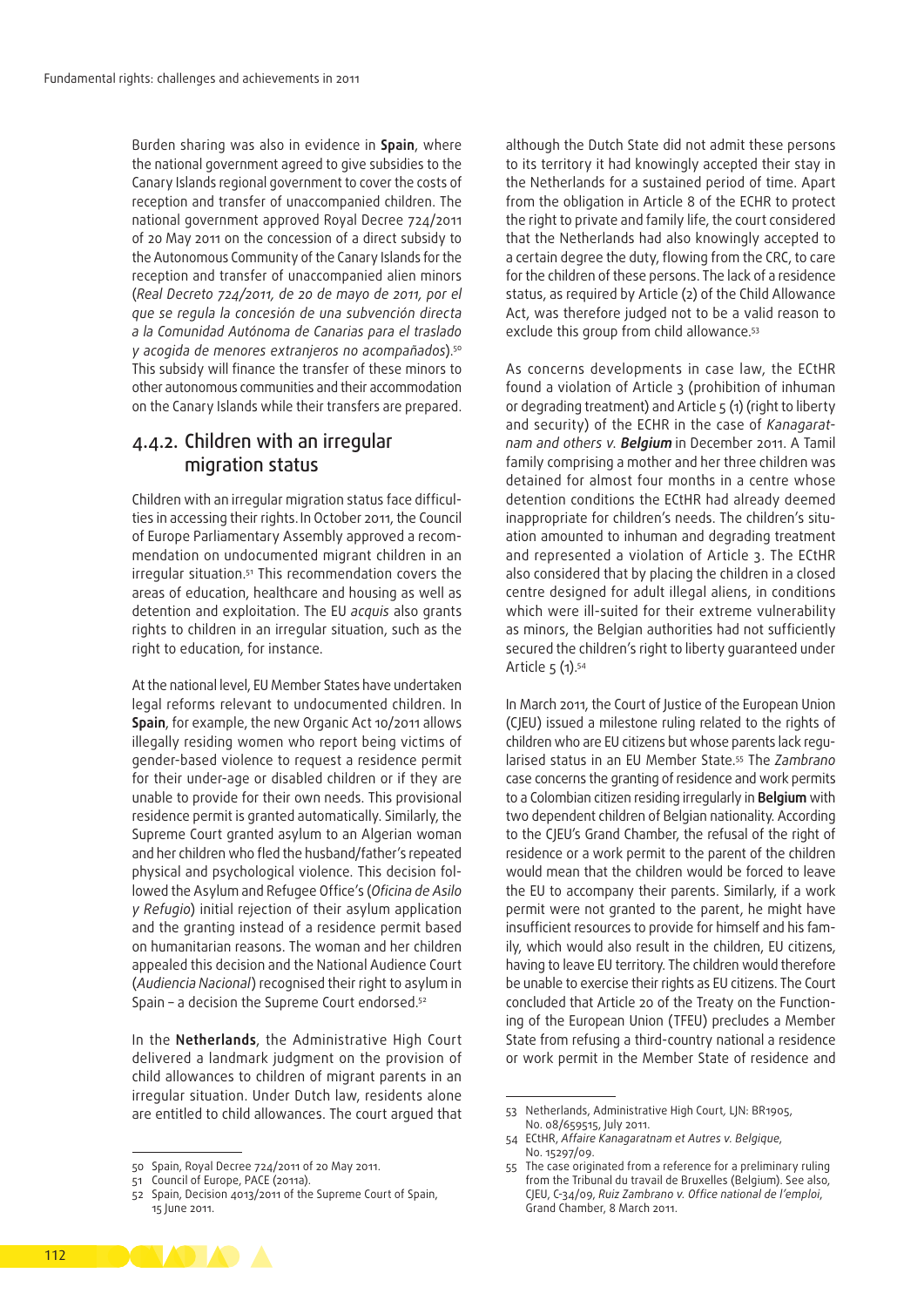nationality of his/her children, if such decisions deprive those children of the genuine enjoyment of the substance of the rights attached to their status as EU citizens. This case is therefore key to the recognition of the rights of children as EU citizens and to the definition of the right to family life under EU law more generally.

## 4.5. Child‑friendly justice

Making justice accessible to children is a goal embedded in a number of policy documents adopted in 2011, such as the EU Agenda for the rights of the child or EU directives, such as those on trafficking, and on sexual abuse and exploitation and child pornography,<sup>56</sup> and the new proposed Victims Directive<sup>57</sup> (see Chapter 9 on 'Rights of crime victims').

The *Guidelines on child‑friendly justice*, approved by the Council of Europe Committee of Ministers in November 2010, has become a key document in the field.58 The guidelines deal with the place and role, views, rights and needs of the child in judicial proceedings, as well as in alternatives to such proceedings. They concern the provision of access to justice for children including also in cases where children are accused of crimes. The European Commission and the FRA have initiated two com‑ plementary studies in order to gather statistical data, develop indicators, as well as collect qualitative data on the involvement of children in the justice system.

A number of reforms in family laws and criminal codes have taken these Council of Europe guidelines and other relevant international instruments, into consideration. In the **Czech Republic**, for instance, the proposal for the amendment of the civil code reinforces the need to obtain the child's opinion in all proceedings and consider the child's wishes when deciding a case.

Legislation came into force in **Poland** in August, improving the enforcement of court orders establishing contact between children and their non‑resident parent.59 The law establishes a two-stage enforcement mechanism in the Civil Procedure Code. If one parent prevents the other's contact with a child or children, breaking a contact order, the court can issue a warning notice. If the breach continues, the court can impose financial penalties on the breaching parent, taking into account the scale of the breach and the financial situation of the person concerned. The court can order the parent preventing contact to reimburse the costs incurred as a result of the breach. The Polish Ministry of Justice has also recommended a special protocol for interviewing children in criminal proceedings and published information leaflets for children about their rights in courts, such as: "I will be a witness in court".<sup>60</sup>

#### Promising practice

#### Interviewing in child‑friendly rooms

As part of its 2008-2011 Crime Prevention Strategy, the **Czech Republic's** Ministry of the Interior es‑ tablished 30 rooms across the country specifically for interviewing child victims of crime. The ambition is to allow police officers to interview children in a comfortable and child-friendly atmosphere, contributing to the child's feeling of safety during the police investigation. The rooms are decorated with child-friendly furniture, painted in bright colours and equipped with books, toys and drawing materials. The rooms also have all the equipment necessary to video record statements.

Similar provisions exist in **Bulgaria**, where children are interviewed in especially equipped rooms, so-called blue rooms. In August, Bulgaria also adopted a policy concept in the area of child justice which envisages an overall human-rights-driven reform of the system of juvenile justice, in order to better guarantee the best interest of the child.

*Czech Republic, Ministry of the Interior (2011), The standard equipment of special interview rooms for minors involved in the criminal proceeding. See: [www.mvcr.cz//clanek//](http://www.mvcr.cz//clanek//standard-vybaveni-specialni-vyslechove-mistnosti-pro-detskeho-ucastnika-trestniho-rizeni.aspx) [standard-vybaveni-specialni-vyslechove-mistnosti-pro](http://www.mvcr.cz//clanek//standard-vybaveni-specialni-vyslechove-mistnosti-pro-detskeho-ucastnika-trestniho-rizeni.aspx)[detskeho-ucastnika-trestniho-rizeni.aspx](http://www.mvcr.cz//clanek//standard-vybaveni-specialni-vyslechove-mistnosti-pro-detskeho-ucastnika-trestniho-rizeni.aspx)*

*Bulgaria, Council of Ministers (2011) Concept for state policy in the area of child justice (Концепция за държавна политика в областта на правосъдието на детето). See: [www.](http://www.strategy.bg/Publications/View.aspx?lang=bg<2011>BG&Id=117) [strategy.bg/Publications/View.aspx?lang=bg‑BG&Id=117](http://www.strategy.bg/Publications/View.aspx?lang=bg<2011>BG&Id=117)*

### 4.5.1. Child‑friendly justice in the context of child trafficking, child sexual abuse, exploitation and pornography

The EU directives on trafficking and on the sexual abuse and exploitation of children and child pornography both provide specific instructions on how to ensure access to child-friendly justice. According to the Trafficking Directive, child victims of trafficking should have access to free legal counselling and representation, and, in case of a conflict of interest between the parents and the child, a representative should be appointed. The hearing should take place behind closed doors. According to the directive on sexual abuse, interviews should be conducted in purpose-built rooms by professionals trained in interviewing children. The number of interviews should be kept to as few as possible.

113

<sup>56</sup> [Directive No. 2011/36/EU;](http://eur-lex.europa.eu/LexUriServ/LexUriServ.do?uri=OJ:L:2011:101:0001:0011:EN:PDF) Directive 2011/93/EU.

<sup>57</sup> Proposal for a directive of the European Parliament and the Council establishing minimum standards on the rights, support and protection of victims of crime.

<sup>58</sup> Council of Europe, Committee of Ministers (2010).

<sup>59</sup> Poland, Act of 26.05.2011 amending the Code of Civil Procedure, Official Gazette 2011 No. 144, item 854.

<sup>60</sup> For more information, see:<http://fdn.pl/bede-swiadkiem-w-sadzie>.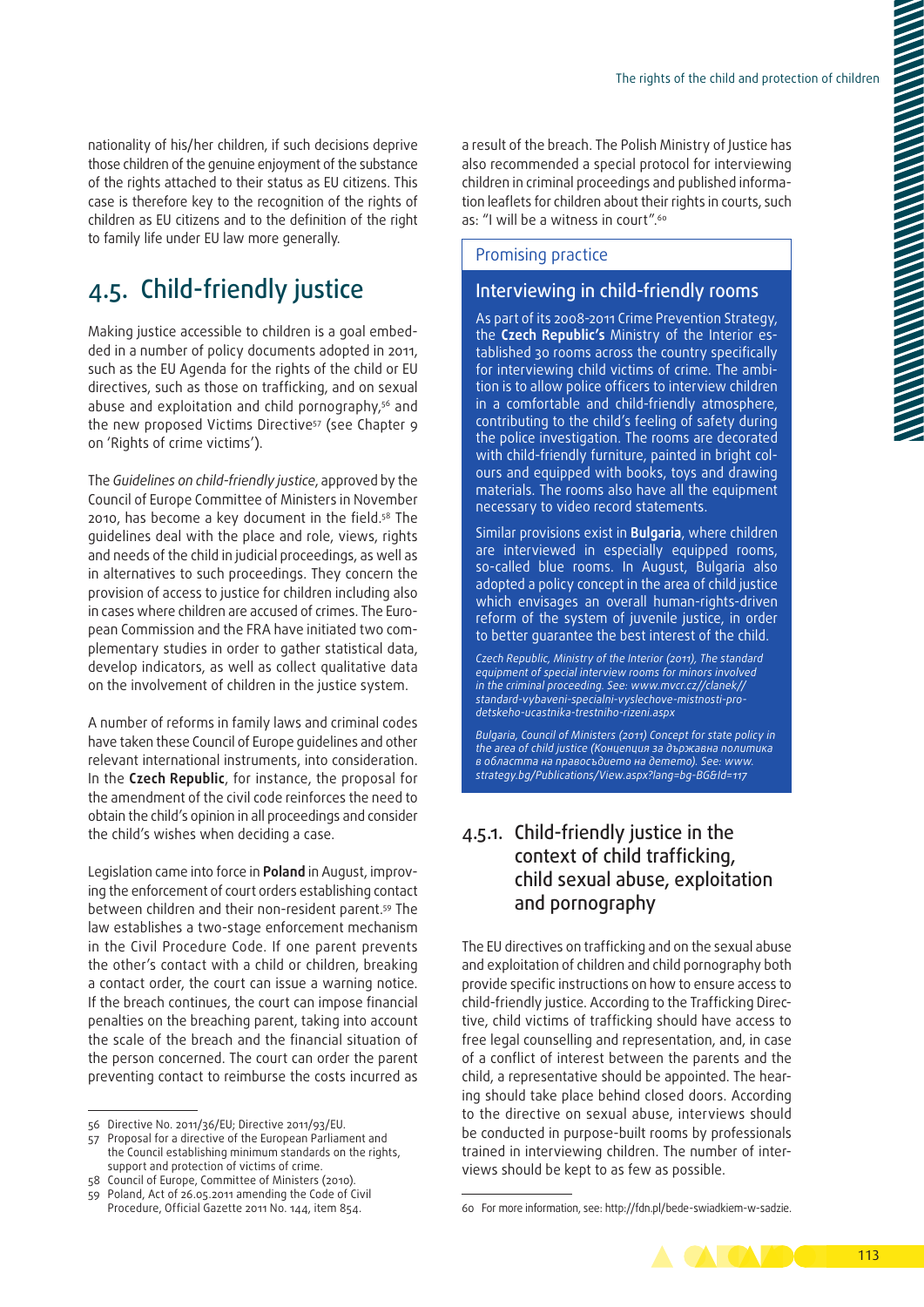The way in which children are granted access to justice, when and by whom they are provided with information regarding court proceedings, as well as the timing of their involvement varies among EU Member States, as well as within regions or among specific courts. The transposition of both directives in 2013 should ensure a more standardised approach to the protection of children in criminal investigations and proceedings.

## 4.6. Developments regarding cross‑national divorce and parental separation

EU Council Regulation No. 2201/2003, also known as Brussels II bis, continues to influence the way in which EU Member States deal with children in the context of cross‑national divorce and parental separation cases, particularly on aspects related to parental responsibility. These aspects include: rights of custody and rights of access, quardianship and similar institutions, the placement of the child in a foster family or in institutional care. They also concern measures for the protection of the child, visiting rights and child abduction cases.<sup>61</sup> In Article 11, the regulation establishes that in order to obtain the return of children who were wrongfully removed or retained in a Member State in which they are not habitually resident, children must be given the opportunity to be heard during the proceedings unless this appears inappropriate given their age or degree of maturity.

In the *Aguirre Zarraga v. Pelz* case,<sup>62</sup> a German court asked the CJEU whether it could exceptionally oppose the enforcement of a Spanish court judgment ordering the return of a child, because the Spanish court had certified that it had fulfilled its obligation to hear the child before ruling on custody rights although this hearing had not actually taken place. The CJEU held that the right of the child to be heard, enshrined in Article 24 of the Charter of Fundamental Rights, requires that the legal procedures and conditions which enable children to express their views freely be made available to them, and that those views be obtained by the court. The CJEU stated that Article 24 of the Charter and Article 42 (2)(a) of Regulation No. 2201/2003 require the court to take all appropriate measures to arrange such hearings, with regard to the children's best interests and the circumstances of each individual case. Under these provisions, children must also be offered a genuine and effective opportunity to express their views. Nevertheless, the CJEU ruled that the German court could not oppose

the enforcement of a certified judgment, ordering the return of a child who was wrongfully removed, since the assessment of whether there was an infringement of these provisions fell exclusively within the jurisdiction of the Spanish courts.

A key issue under the Brussels II bis Regulation is the determination of the habitual residence of the child. In *Mercredi v. Chaffe*, the Court of Appeal of **England and Wales** referred to the CJEU a case concerning the removal of a two‑month‑old child from the United Kingdom to the island of Réunion, **France**. The CJEU ruled that the concept of habitual residence, for the purposes of Articles 8 and 10 of Council Regulation (EC) No. 2201/2003, implies some degree of integration in a social and family environment. The factors which must be taken into consideration include: the duration, regularity, conditions and reasons for the stay in the territory of that EU Member State and for the mother's move to that state; and, with particular reference to the child's age, the mother's geographic and family origins and the family and social connections which the mother and child have with that Member State.<sup>63</sup>

EU Council Regulation No. 4/2009, which regulates a number of cross-border matters related to maintenance obligations, has been fully applicable since June 2011.<sup>64</sup> The Regulation's main objective is to allow a maintenance creditor to easily obtain in one Member State a decision which will automatically be enforceable in another Member State without further formalities, such as registration. It applies to maintenance between parents and children. It remains to be seen how effective this regulation will prove in practice.

EU Member States, such as **Austria, Belgium,** the **Czech Republic, Ireland, Poland, Slovenia** and the **United Kingdom**, are in the process of undertaking partial or general reforms of their family justice systems.

The Chamber of Representatives in **Belgium**, for example, approved a proposal in July for a Law creating a Family and Youth Tribunal. The main aim of this law is to regroup the competent judicial authorities for topics related to family and youth law, creating one specialised court competent in all these areas. It is expected that the 'one‑court concept' will improve the coherence of jurisprudence and accessibility to the court as well as simplify procedures for citizens. The Ministry of Justice in **Austria** proposed amend‑ ing the law on custody and visiting rights with the aim of balancing the interests of mothers, fathers and



<sup>61</sup> Council Regulation (EC) [No. 2201/2003 of 27](http://eur-lex.europa.eu/LexUriServ/LexUriServ.do?uri=OJ:L:2003:338:0001:0029:EN:PDF) November 2003, Art. 1.

<sup>62</sup> CJEU, C 491/10 PPU, *Joseba Adoni Aguirre Zarraga v. Simone Pelz*, 22 December 2010.

<sup>63</sup> CJEU, C/947/10 PPU, *Barbara Mercredi v. Richard Chaffe,*  22 December 2010.

<sup>64</sup> Council Regulation (EC) No. 4/2009, OJ 2009 L 7/1.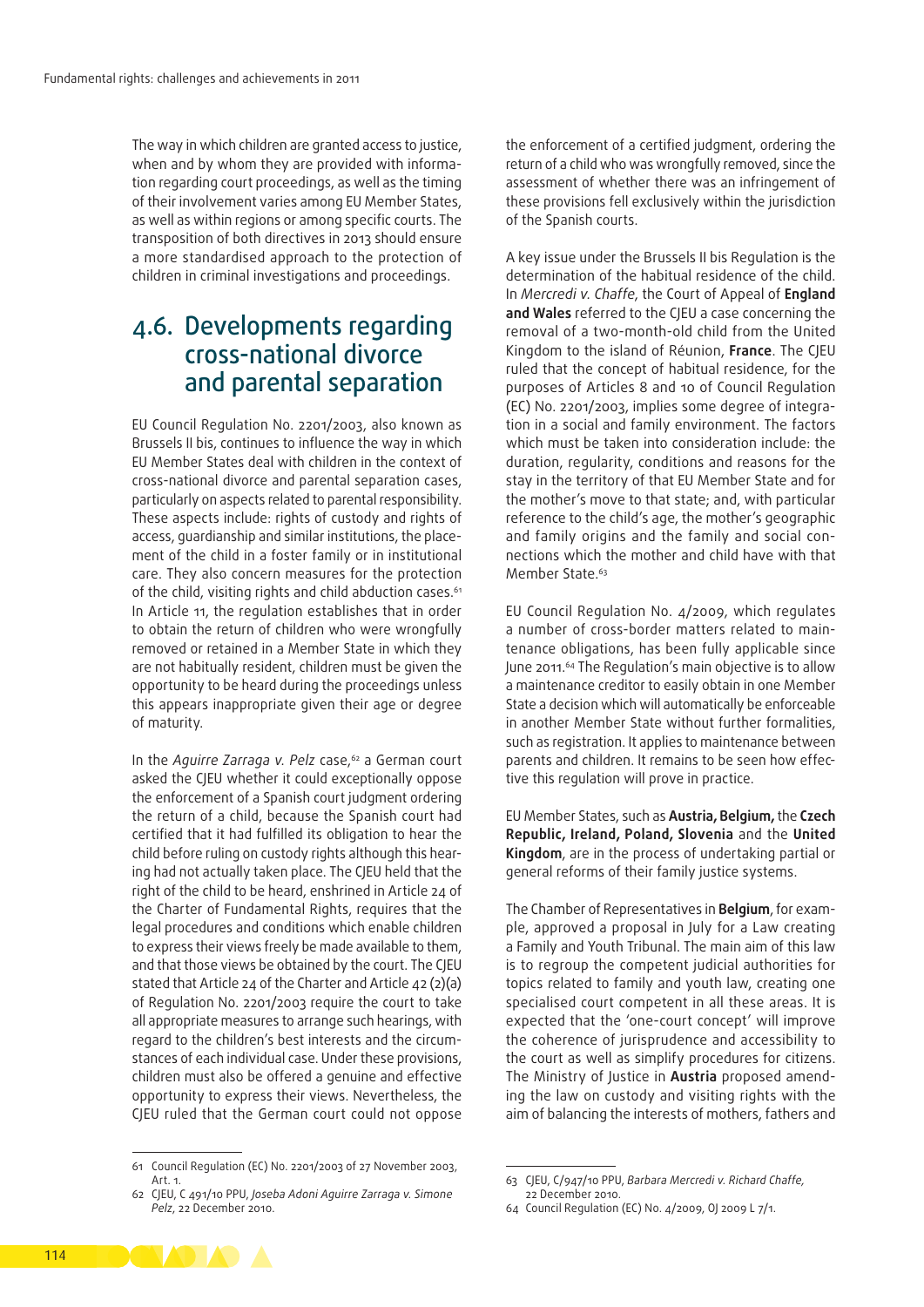the best interest of the child.<sup>65</sup> During 2012 several federal courts in Austria will pilot test the work of assistance bodies in court dedicated to family issues (*Familiengerichtshilfe*)*.* 66 Under this new system, social workers and psychologists will provide parents and children, as well as judges, with specialised assistance during case proceedings.

## 4.7. Participation of children

Article 24 (1) of the Charter of Fundamental Rights of the European Union recognises the right of children to express their views freely and requests EU Member States to take those views into consideration in accordance with the child's age and maturity.

While the question of children's participation in decisions which affect them is gaining prominence at the international level, as illustrated by the Council of Europe's Strategy for the Rights of the Child and the EU Commission Agenda for the Rights of the Child, practice at EU Member State level varies widely, dependent upon the specific sector concerned and the age of the child.

In December, the United Nations Children's Fund (UNICEF) and Save the Children published *Every child's right to be heard – a resource guide on the Committee on the Rights of the Child General Comment No. 12*. This resource guide, recommended by the Committee on the Rights of the Child, elaborates on the General Comment and provides practical help on implementation through examples of legislation and policy, guidelines for practitioners, evidence from research and examples of meaningful participation in practice.<sup>67</sup>

**Austria** sent a strong signal in this direction, inserting into the constitution a reference to the right of children to participate in their personal affairs. This change was part of a broader constitutional reform encompassing references to the right to protection and care, the right to personal relationships with both parents, the prohibition of child labour, the prohibition of corporal punishment, the right to education free from violence, and the right of children with disabilities to protection and care according to their needs.<sup>68</sup> Critics complain, however, that the constitutional reform incorporates only some of the rights enshrined in the UN CRC and should have been more comprehensive.<sup>69</sup>

The family justice system review in **England and Wales,** established in 2010 and sponsored by the Ministry of Justice, the Department for Education and the Welsh Government is a response to the increasing pressure on the family justice system and concerns about delays and effectiveness. Since its appointment, the experts' panel has taken steps to ensure the participation of children, consulting them on their experiences in family law proceedings and seeking their recommendations for a new family justice system. The panel published its first interim report in March 2011 and its final report in November 2011,<sup>70</sup> as well as a quide to facilitate the involvement of young children. This guide included an age‑appropriate explanation of the current system, the possible changes envisaged and a tool for children to give their opinions.71 The Office of the Children's Rights Director for England organised a number of consultations. It published a child‑friendly version of its final report, which highlights how children's suggestions fed into the recommendations of the final report.72

Several national Ombudspersons, such as those in **Estonia** and **Sweden,** consulted children when planning their work. Other Ombudsperson offices, such as those in **Croatia, Greece** and **Ireland**, established youth advisory panels. The Ombudsman for the Rights of the Child in **Greece**, for example, set up a panel of 20-to-30 girls and boys, aged 13 to 17. The panel, which is appointed for a term of two years, meets four times a year with the Ombudsperson. At the July 2011 meeting, children discussed the rights of the child on the internet, the economic and social crisis, the right to education and health and questions of violence.

In **Slovakia**, promotion of participation of children and young people in policy making has been emphasised in the work of the newly established Committee for Children and Youth (the expert body to the Govern‑ ment's Council for Human Rights, National Minorities and Gender Equality, the permanent advisory body to the Slovak Government). At its first session in August 2011, the Committee established a task force man‑ dated to design a mechanism of direct participation and involvement of children and young people in the work of the Committee. Steps were taken to involve representatives of children and youth themselves in designing the proposed participation mechanism from the first stages of its creation, with a view to create a child‑friendly mechanism capable of reflecting their specific needs, language and perspective.73

The Opinion of the European Economic and Social Committee on the Communication on the EU Agenda for

<sup>73</sup> Slovakia, Ministry of Labour, Social Affairs and Family (2011).



<sup>65</sup> Austria, *Entwurf eines Bundesgesetzes, mit dem das Kindschaftsrecht im Allgemeinem Bürgerlichen Gesetzbuch und das Ausserstreitgesetz sowie das Ehegesetz geändert werden* (2011).

<sup>66</sup> Austria, Judicial System (2011).

<sup>67</sup> Lansdown, G. (2011).

<sup>68</sup> Austria, Bill on Constitutional Rights of Children.

<sup>69</sup> Ludwig Boltzmann Institute for Human Rights (2011).

<sup>70</sup> See: [www.justice.gov.uk/downloads/publications/moj/2011/](http://www.justice.gov.uk/downloads/publications/moj/2011/family<2011>justice<2011>review<2011>final<2011>report.pdf) [family‑justice‑review‑final‑report.pdf](http://www.justice.gov.uk/downloads/publications/moj/2011/family<2011>justice<2011>review<2011>final<2011>report.pdf).

<sup>71</sup> United Kingdom, Ministry of Justice (2011a).

<sup>72</sup> United Kingdom, Ministry of Justice (2011b).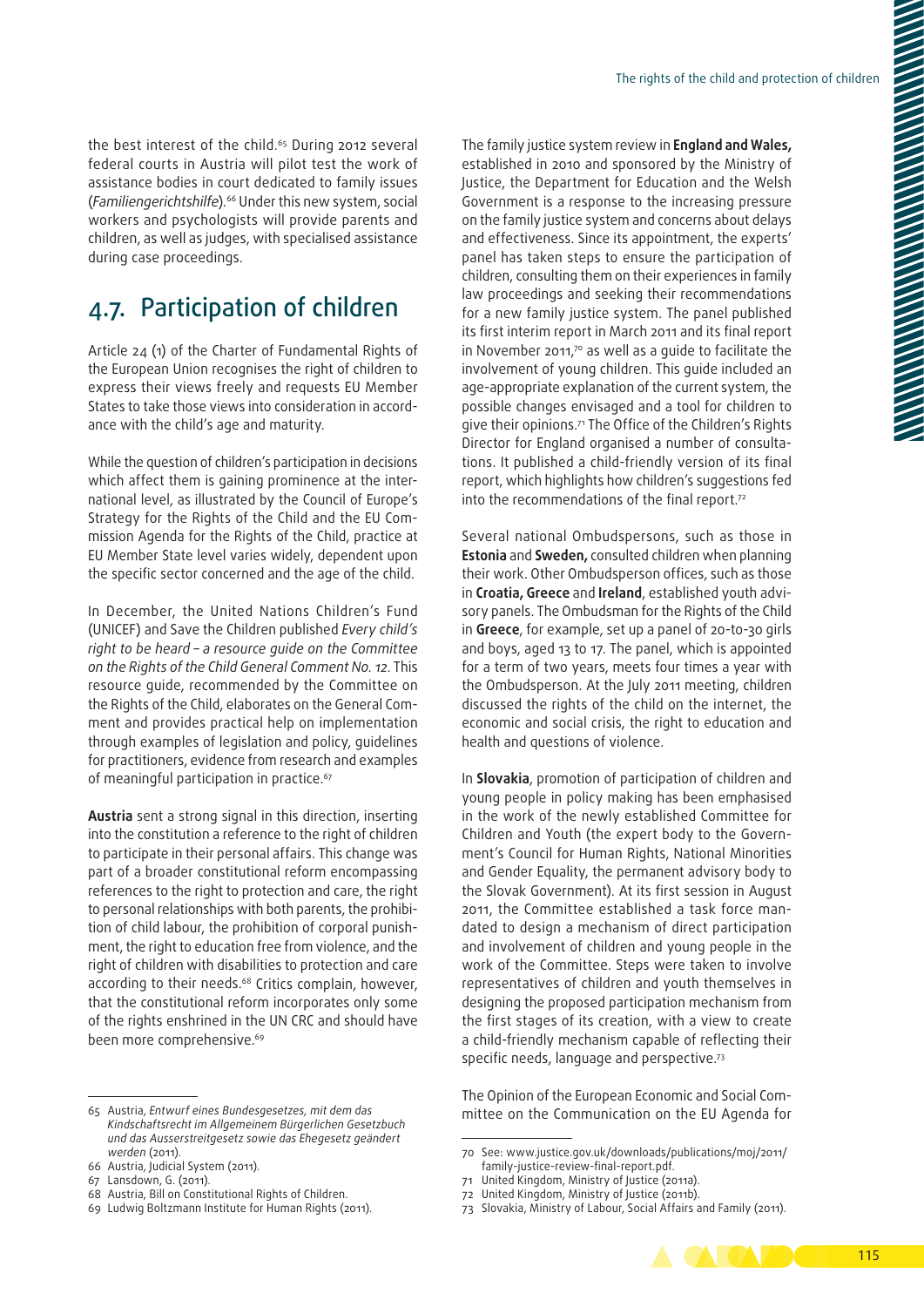the Rights of the Child adopted in December emphasised the need to promote child participation.74 It called, among other measures, for protected hearings for child victims of sexual abuse and for those involved in their parents' divorce proceedings. The Committee noted that to spare children additional trauma their testimonies should be heard by specially trained professional experts, and conducted in neutral places rather than in court.75

The Constitutional Tribunal in **Poland** analysed the Act on the protection of mental health at the request of the Human Rights Defender, who was challenging the requirement that only children aged 16 and above must consent to psychiatric treatment. The Defender argued that civil law recognises limited legal capacity for children from the age of 13. Accordingly, several health‑related laws should also provide children with the right to express their opinions to such vital questions as medical intervention, depending on their individual maturity and development. The Tribunal did not find sufficient grounds in the Constitution or the CRC to justify that claim. It ruled that the Act violates neither the Constitution nor the CRC with respect to the minimum age for consultation.76 Due to lack of competency, the Tribunal did not, however, review age‑of‑consent discrepancies in other laws, such as in terminations of pregnancy and bone marrow transplants, where one need only be 13 years or age, or for participation in medical experiments, which hinges on an individual's 'personal development'.

## 4.8. Data collection

The lack of coordinated collection of data on the implementation of children's rights remains a concern in a majority of EU Member States. Typically, each country has several governmental departments - such as justice, interior and social welfare – and non‑governmental organisations that collect data on victims, covering various categories such as victims of trafficking, domestic violence, sexual abuse or the number of unaccompanied children applying for asylum. What is missing is a centralised, focused data collection mechanism. The directive on trafficking devotes specific attention to this issue, assigning the European Commission the role of producing a report every two years on such data collection and analysis.

#### Promising practice

#### Centralising data collection on children at risk

The 2007 law reforming the child protection system (*loi réformant la protection de l'enfance*)77 in **France** required all departments (*départements*) to develop a centralised system for the collection, evaluation and analysis of 'information that raises concerns' (*informations préoccupantes*) on children in danger or at risk of being in danger. In October 2011, the National Observatory for Children at Risk (*[Observatoire](http://www.oned.gouv.fr/)  [national de l'enfance en danger](http://www.oned.gouv.fr/)*) published a report detailing the procedures in place in the field to collect these data. The report responds to the creation of departmental observatories on the protection of childhood (*observatoires départementaux de la protection de l'enfance*) and the transmission of anonymous data established by decree 2011-222, which was adopted in March 2011.

*See: Observatoire national de l'enfance en danger (2011), Enquête nationale informations préoccupantes, available at: [http://oned.gouv.fr/docs/production‑interne/chiffres/](http://oned.gouv.fr/docs/production-interne/chiffres/enquete_ip_v15.pdf%20) [enquete\\_ip\\_v15.pdf](http://oned.gouv.fr/docs/production-interne/chiffres/enquete_ip_v15.pdf%20)*

## **Outlook**

The prompt EU Member State ratification of the Convention on preventing and combating violence against women and domestic violence, also known as the Istanbul Convention, would ensure better protection for girls as victims of gender-based violence and children witnessing domestic violence. Similarly, on‑going reforms of child protection systems in several EU Member States should improve both the access to social services for children and the response to reports of violence against children.

The effect of the new directive on combating the sexual abuse, sexual exploitation of children and child pornography will begin to be felt as soon as it is transposed into national legislation. It should improve the protection of children against sexual abuse and exploitation and lead to more effective prosecution of offenders.

In parallel, efforts to combat the sexual exploitation of children and child pornography on the internet will continue to require the full attention and vigilance of EU institutions and bodies and of EU Member States.

Children who are the victims of trafficking should benefit from higher levels of protection as the new Directive on preventing and combating trafficking in human beings and protecting its victims gains influence and extends its reach in EU Member States over time.



<sup>74</sup> European Economic and Social Committee (2011).

<sup>75</sup> *Ibid.,* para. 1.13.

<sup>76</sup> Poland, Judgment of the Constitutional Tribunal, 11 October 2011, K 16/10.

<sup>77</sup> France, Law No. 2007-293 reforming child protection, SANX0600056L 2007-293, 5 March 2007.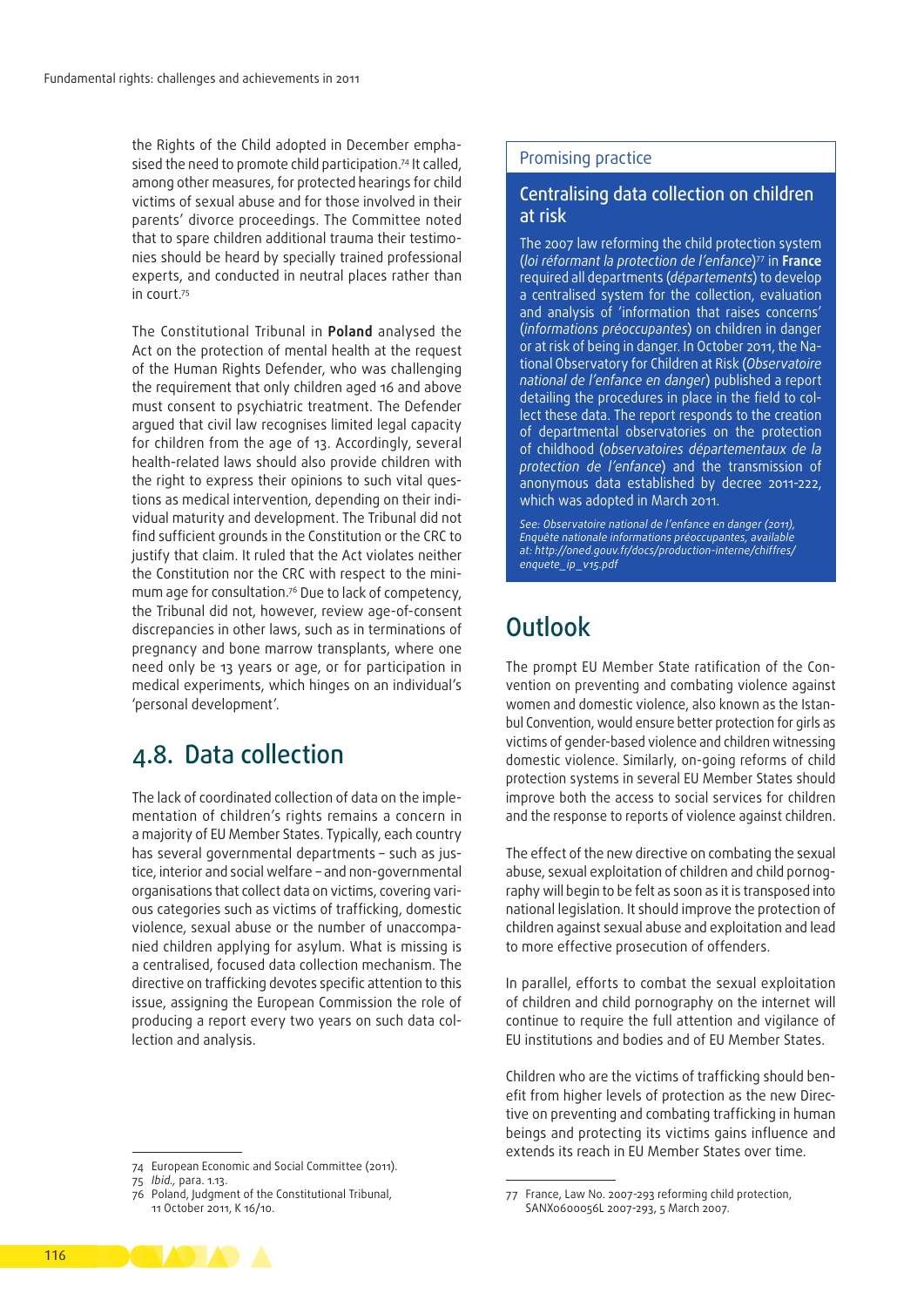The EU Council Regulation concerning jurisdiction as well as the recognition and enforcement of judgments in matrimonial matters and matters of parental responsibility will continue to influence the way in which EU Member States deal with children in the context of cross‑national divorce and parental separation cases. It will also continue to bear on the right of children to be heard in these and other judicial matters. As a result, on‑going developments in rendering justice more child-friendly will be of particular interest. Research on child-friendly justice carried out by the EU Commission and the FRA will provide relevant information for national authorities when transposing the Directives on trafficking and on sexual abuse and exploitation.

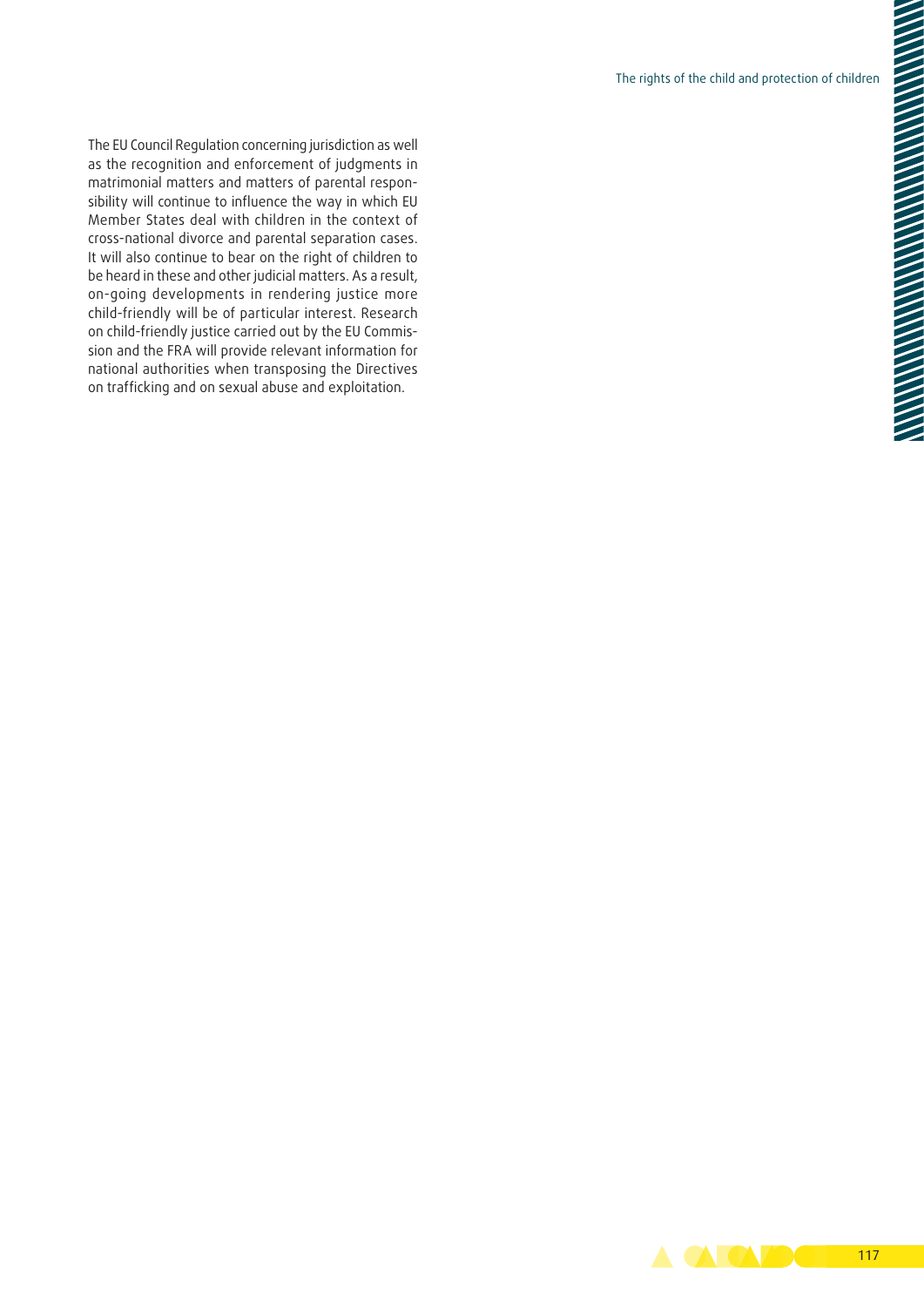## References

Agencia EFE (2011a), *'La Fiscalía interrogará a médicos y enfermeras implicados en el caso de los niños roba‑ dos'*, 22 June 2011.

Agencia EFE (2011b), *'Afectados por los "niños robados" se movilizan para denunciar el archivo del 50 % de las causas'*, 9 November 2011.

Austria, Draft proposal, *Entwurf des Bundesgesetz, mit dem das Kindschaftsrecht im Allgemeinen Bürger‑ lichen Gesetzbuch und das Außerstreitgesetz sowie das Ehegesetz geändert werden (Kindschaftsrechts‑* Änderungsgesetz 2012*,* KindRÄG 2012*)*.

Austria, Judicial System (2011), *Modellversuch Familien‑ gerichtshilfe, Projektdarstellung*.

Austria, Bill on Constitutional Rights of Children (*Verfassungsgesetz über die Rechte von Kindern*), 20 January 2011.

Bazan, C. (2011), *Using child helplines to protect children from school violence,* Amsterdam, Plan International and Child Helpline International.

Bulgaria, Bulgarian Helsinki Committee (2011), '[Care](http://old.bghelsinki.org/index.php?module=news&lg=en&id=4265.)  [homes for children eight months later',](http://old.bghelsinki.org/index.php?module=news&lg=en&id=4265.) Press release, 1 June 2011.

Council of the European Union (2009), Council conclusions on establishing an informal EU Network of National Rapporteurs or Equivalent Mechanisms on Trafficking in Human Beings, 2946th Justice and Home Affairs Council Meeting, Luxembourg, 4 June 2009.

Council of the European Union (2010), Conclusions on Unaccompanied Minors, 3018th Justice and Home Affairs Council Meeting, Luxembourg, 3 June 2010.

Council of the European Union (2011), Council conclusions on combating sexual exploitation of children and child pornography in the Internet – strengthening the effectiveness of police activities in Member States and Third countries, 3135th Justice and Home Affairs Council meeting, Brussels, 13-14 December 2011.

Council of Europe (2011), *Towards a Council of Europe Strategy for the Rights of the Child 2012-2015: Draft strategy,* Strasbourg, 15 November 2011.

Council of Europe, Committee of Ministers (2010), *Guide‑ lines of the Committee of Ministers of the Council of Europe on child‑friendly justice, 1098th meeting of the Ministers' Deputies*, 17 November 2010.

Council of Europe, Convention on preventing and com[bating violence against women and domestic violence](https://wcd.coe.int/ViewDoc.jsp?id=1772191), CETS No. 210, 2011.

Council of Europe, Office of the Commissioner for Human Rights (2011), 'Methods for assessing the age of migrant children must be improved', Press release CommDH018(2011), Strasbourg, 9 August 2011.

Council of Europe, Parliamentary Assembly (PACE) (2011a), Recommendation 1985 (2011) on undocumented migrant children in an irregular situation: a real cause for concern, Strasbourg, 7 October 2011.

Council of Europe, PACE (2011b), Resolution 1810 (2011) on unaccompanied children in Europe: issues of arrival, stay and return, Strasbourg, 15 April 2011.

Council Regulation (EC) [No. 2201/2003 of 27](http://eur-lex.europa.eu/LexUriServ/LexUriServ.do?uri=OJ:L:2003:338:0001:0029:EN:PDF) November [2003](http://eur-lex.europa.eu/LexUriServ/LexUriServ.do?uri=OJ:L:2003:338:0001:0029:EN:PDF) concerning jurisdiction and the recognition and enforcement of judgments in matrimonial matters and the matters of parental responsibility, OJ 2003 L 338 (*Brussels II bis Regulation*).

Council Regulation (EC) No. 4/2009 of 18 December 2008 on jurisdiction, applicable law, recognition and enforcement of decisions and cooperation in matters relating to maintenance obligations, OJ 2009 L 7/1 (*Maintenance Regulation*).

Court of Justice of the European Union (CJEU) C 491/10 PPU, *Joseba Adoni Aguirre Zarraga v. Simone Pelz*, 22 December 2010.

CJEU, C/947/10 PPU, *Barbara Mercredi v. Richard Chaffe,*  22 December 2010.

CJEU C-34/09, *[Ruiz Zambrano v. Office national de](http://curia.europa.eu/jcms/upload/docs/application/pdf/2011-03/cp110016en.pdf)  [l'emploi](http://curia.europa.eu/jcms/upload/docs/application/pdf/2011-03/cp110016en.pdf)*, 8 March 2011.

Czech Republic, Ministry of the Interior (2011), '[The](http://www.mvcr.cz/clanek/standard-vybaveni-specialni-vyslechove-mistnosti-pro-detskeho-ucastnika-trestniho-rizeni.aspx)  [standard equipment of special interview rooms](http://www.mvcr.cz/clanek/standard-vybaveni-specialni-vyslechove-mistnosti-pro-detskeho-ucastnika-trestniho-rizeni.aspx)  [for minors involved in the criminal proceedings'](http://www.mvcr.cz/clanek/standard-vybaveni-specialni-vyslechove-mistnosti-pro-detskeho-ucastnika-trestniho-rizeni.aspx), June 2011.

Denmark, Court of Denmark (2011), *Anklagemyndighede v. TEJ og HAL*, RAFD-585/2011, 21 June 2011.

Directive 2011/36/EU of the European Parliament and of the Council of 5 April 2011 on preventing and combating trafficking in human beings and protecting its victims, and replacing Council Framework Decision 2002/629/JHA, OJ 2011 L 101/1.

Directive 2011/93/EU of the European Parliament and of the Council of 13 December 2011 on combating the sexual abuse and sexual exploitation of children and child pornography, and replacing Council Framework Decision 2004/68/JHA, OJ 2011 L 335/1.

European Association for the Defence of Human Rights (AEDH) (2011), 'Combating child pornography is necessary but must not be used as a pretext to limit Internet access', Press release, 11 February 2011.

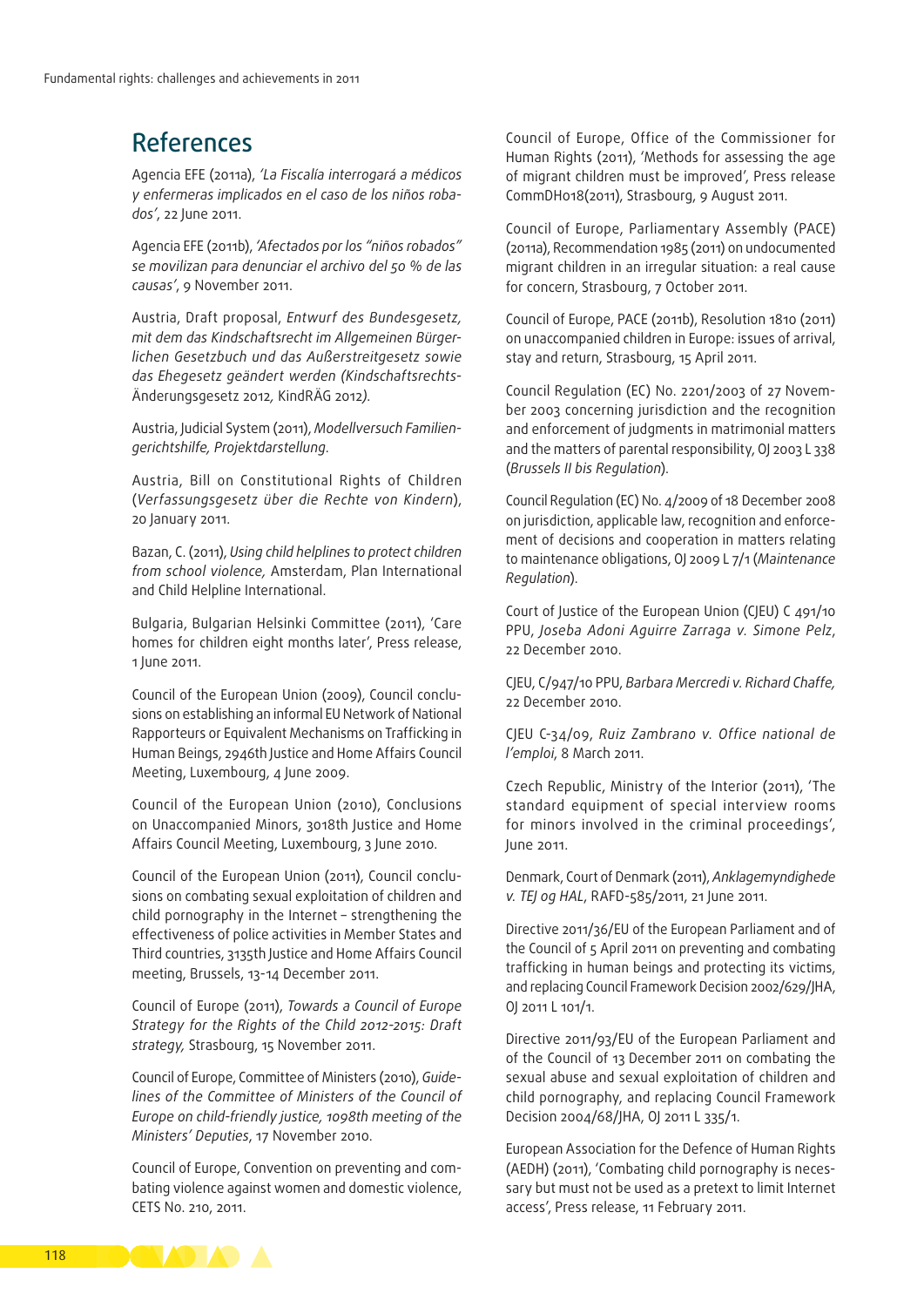European Commission (2010), *Action Plan on Unaccom‑ panied Minors (2010-2014),* COM(2010) 213 final, Brus‑ sels, 6 May 2010.

European Commission (2011a), An EU Agenda for the Rights of the Child*,* COM(2011) 60 final, Brussels, 15 February 2011.

European Commission (2011b), *Protecting children in the digital world*, COM(2011) 556 final, Brussels, 13 September 2011.

European Court of Human Rights (ECtHR), *Affaire Rahimi v. Grèce*, No. 8687/08, 5 April 2011.

ECtHR, *M and C v. Romania,* No. 29032/04, 27 September 2011.

ECtHR, *Affaire Sashov et autres v. Bulgarie*, No. 51776/08, 29 November 2011.

ECtHR, *Affaire Kanagaratnam et Autres v. Belgique*, No. 15297/09, 13 December 2011.

European Economic and Social Committee (2011), *Opinion of the European Economic and Social Com‑ mittee on the 'Communication from the Commission to the European Parliament, the Council, the Euro‑ pean Economic and Social Committee and the Com‑ mittee of the Regions – An EU Agenda for the Rights of the Child',* COM(2011) 60 final, OJ(2012) C43/34, 15 February 2012.

European Council on Refugees and Exiles (ECRE) and Save the Children (2011), *Comparative study on best practices in the field of return of minors*, HOME/2009/RFXX/PR/1002, European Commission, Directorate‑general Home, Executive summary, December 2011.

European Network of Ombudspersons for Children (ENOC) (2011), *Respect of the Rights of Children and Young People Living in Institutional Care: State of Play*, ENOC Survey 2011.

FRA (European Union Agency for Fundamental Rights) (2010), *Separated, asylum‑seeking children in European Union Member States – Comparative study*, Luxem‑ bourg, Publications Office.

FRA (2011a), *FRA Annual Report – Fundamental Rights: challenges and achievements in 2010*, Luxembourg, Publications Office.

FRA (2011b), *Coping with a fundamental rights emer‑ gency – The situation of persons crossing the Greek land border in an irregular manner*, Vienna.

FRA (2011c), *[Fundamental rights of migrants in an](http://fra.europa.eu/fraWebsite/research/publications/publications_per_year/pub-migrants-in-an-irregular-situation_en.htm) [irregular situation in the European Union](http://fra.europa.eu/fraWebsite/research/publications/publications_per_year/pub-migrants-in-an-irregular-situation_en.htm)*, Luxembourg, Publications Office.

FRA (2011d), *[Migrants in an irregular situation: access](http://fra.europa.eu/fraWebsite/attachments/FRA-2011-fundamental-rights-for-irregular-migrants-healthcare_EN.pdf) [to healthcare in 10 European Union Member States](http://fra.europa.eu/fraWebsite/attachments/FRA-2011-fundamental-rights-for-irregular-migrants-healthcare_EN.pdf)*, Luxembourg, Publications Office.

France, Le Défenseur des droits (2011), *Rapport 2011 consacré aux droits de l'enfant: Enfants confiés, enfants placés: défendre et promouvoir leurs droits*, available at: [www.defenseurdesdroits.fr/sites/default/files/upload/](http://www.defenseurdesdroits.fr/sites/default/files/upload/defense_des_droits_des_enfants/rapport_ddd_2011_simples.pdf) defense des droits des enfants/rapport ddd 2011 [simples.pdf.](http://www.defenseurdesdroits.fr/sites/default/files/upload/defense_des_droits_des_enfants/rapport_ddd_2011_simples.pdf)

France, Seine‑Saint‑Denis Département (2011), *'Accueil des Mineurs Isolés Étrangers: Une situation explosive'*, Press release, 25 July 2011.

France, Law No. 2007-293 of 5 March 2007 reforming child protection (*Loi n°2007-293 du 5 mars 2007 réformant la protection de l'enfance*), SANX0600056L, 5 March 2007.

Germany, German Women Lawyers Association (*Deutscher Juristinnenbund*) (2011), *[Stellungnahme](http://www.djb.de/Kom/K4/st11-09/) [zum Entwurf eines Gesetzes zur Stärkung eines aktiven](http://www.djb.de/Kom/K4/st11-09/) [Schutzes von Kindern und Jugendlichen \(Bundeskinder‑](http://www.djb.de/Kom/K4/st11-09/) [schutzgesetz,](http://www.djb.de/Kom/K4/st11-09/)* BKiSchG), 19 September 2011.

Germany, Federal Parliament (*Bundestag*) (2011), *'Entwurf eines Gesetzes zur Aufhebung von Sperrrege‑ lungen bei der Bekämpfung von Kinderpornographie in Kommunikationsnetzen', Publikation /Bt‑Drs. 17/6644,* 20 July 2011.

Global Initiative to end all corporal punishment of children (2011), *Global progress towards prohibiting all cor‑ poral punishment*, July 2011.

Greece, Administrative Court of First Instance of Piraeus (*Διοικητικό Πρωτοδικείο Πειραιά*), Decision 229/2011, 21 March 2011.

Hancilova, B. and Knauder, B. (2011), *Unaccompanied Minor Asylum‑seekers: overview of protection, assis‑ tance and promising practices*, Budapest, International Organization for Migration (IOM).

Holohan, C. (2011), *[In Plain Sight: Responding to the](http://www.amnesty.ie/sites/default/files/file/INPLAINSIGHT_28_11_11_SINGLE_PAGES.pdf) [Ferns, Ryan, Murphy and Cloyne Report](http://www.amnesty.ie/sites/default/files/file/INPLAINSIGHT_28_11_11_SINGLE_PAGES.pdf)*, Dublin, Amnesty International Ireland.

Holy See (2011), *'Papst Benedikt XVI trifft Opfer sexuellen Missbrauchs'*, Press release No. 136, 23 September 2011.

Lansdown, G. (2011), *Every child's right to be heard*. *A resource guide on the UN Committee on the Rights of the Child General Comment No. 12*, London, Save the Children UK on behalf of Save the Children and UNICEF.

Livingstone, S., Haddon, L., Görzig, A. and Ólafsson, K. (2011), *EU kids online – September 2011*, London, Lon‑ don School of Economics and Political Science (LSE): EU Kids Online.

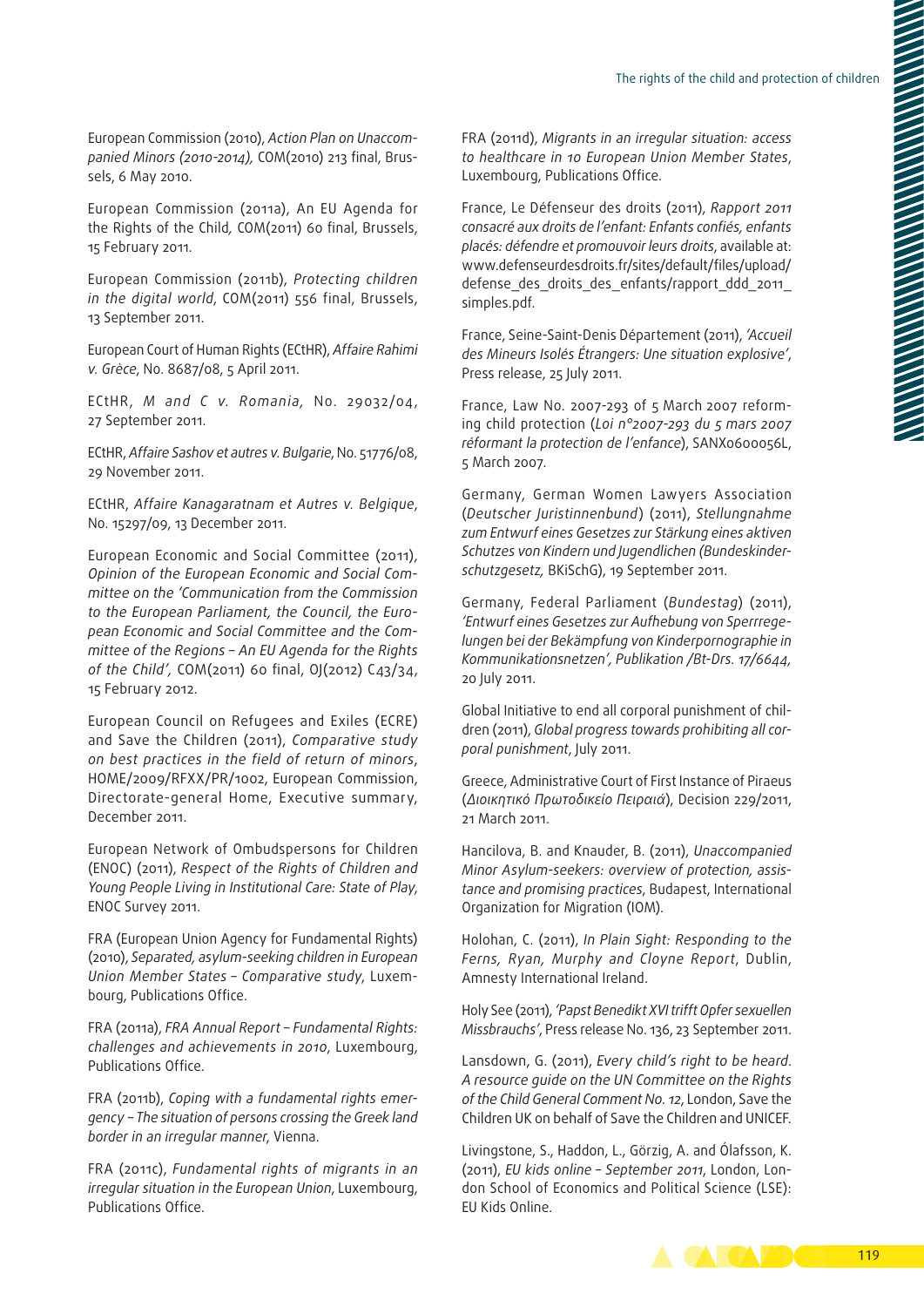Ludwig Boltzmann Institute of Human Rights (2011), 'Child rights into the Austrian Constitution? Only half-heartedly and shy...', Statement, 13 January 2011.

Munro, E. (2011), *A child‑centred system: Young peo‑ ple's Guide to the Governments response to the Munro Review of Child Protection*, Office of the Children's Rights Director, 11 November 2011.

Netherlands, Administrative High Court *(Centrale Raad van Beroep)*, LJN: BR1905, No. 08/6595 AKW enz., 15 July 2011.

Netherlands, Hague District Court *(Rechtbank den Haag)* LJN: BO1314, *Rechtbanks‑Gravenhage*, AWB 10/29208*,*  13 October 2010.

O'Neill, B., Livingstone, S. and McLaughlin, S. (2011), *Final recommendations for policy, methodology and research,* London, LSE: EU Kids Online*.*

Poland, Act of 26 May 2011 amending the Code of Civil Procedure, Official Gazette 2011 No. 144, item 854.

Poland, Judgment of the Constitutional Tribunal, K 16/10, 11 October 2011.

Poland, Ministry of the Interior (2011), *Meeting of infor‑ mal network of EU national rapporteurs or equivalent mechanisms on human trafficking*, 18 July 2011.

Save the Children (2011a), *Review of current laws, policies and practices relating to age assessment in 16 European Countries*, Separated Children in Europe Pro‑ gramme, Thematic group on age assessment, May 2011.

Save the Children (2011b), *'Italy: Lampedusa, minori: Save the Children, condizioni inaccettabili. Immediato trasferimento dei minori non accompagnati'*, Press release, 23 March 2011.

Slovakia, Ministry of Labour, Social Affairs and Family (*Ministerstvo práce, sociálnych vecí a rodiny Slovenskej*  republiky) (2011), The decision of the Head of the Committee for Children and Youth on creation of a task force mandated to design a mechanism of direct participation and involvement of children and young people in the policymaking and monitoring of implementation of the CRC (*Rozhodnutie predsedu výboru pre deti a mládež o zriadení pracovnej skupiny pre tvorbu mechanizmu participácie detí a mládeže na tvorbe politík a moni‑ toringu uplatňovania Dohovoru o právach dieťaťa z 18. augusta 2011*), 18 August 2011.

Spain, Decision 4013/2011 of the Supreme Court of Spain, 15 June 2011.

Spain, Royal Decree 724/2001 of 20 May 2011 on the concession of a direct subsidy to the Autonomous Com‑ munity of the Canary Islands for the reception and trans‑ fer of unaccompanied alien minors BOE 21 May 2011

(*Real Decreto 724/2001 de 20 de mayo de 2011, por el que se regula la concesión de una subvención directa a la Comunidad Autónoma de Canarias para el traslado y acogida de menores extranjeros no acompañados*), 20 May 2011.

Spain, Acting Ombudsman (*Defensor del Pueblo de España*) (2011), *Children or adults? Age assessment practices [\(Menores o adultos. Procedimientos para](http://www.defensordelpueblo.es/es/Documentacion/Publicaciones/monografico/contenido_1317196672531.html)  [la determinación de la edad](http://www.defensordelpueblo.es/es/Documentacion/Publicaciones/monografico/contenido_1317196672531.html))*, Cyan, Proyectos Edito‑ riales, S.A.

The Children's Society (2011), 'Almost 700 children detained in four months', Press release, 17 October 2011.

United Kingdom, Ministry of Justice (2011a), *Young Peo‑ ple's Guide to the Family Justice Review. Public consulta‑ tion on the Interim report*, London, Ministry of Justice.

United Kingdom, Ministry of Justice (2011b), *What the Family Justice Review Recommended. A note for chil‑ dren and young people*, London, Ministry of Justice.

United Kingdom, Home Office (2011), *Human Trafficking: The Government's Strategy*, July 2011, London, UK Home Office.

United Kingdom, Her Majesty's Inspectorate of Prisons (2011), *Report on an unannounced inspection of the short‑term holding facility at: Heathrow Airport Terminal 1, 3 and 4,* London, Her Majesty's Inspectorate of Prisons.

United Nations (UN) (2000), Optional Protocol to the Convention on the Rights of the Child on the involvement of children in armed conflict, 25 May 2000.

UN (2000), Optional Protocol to the Convention on the Rights of the Child on the sale of children, child prostitution and child pornography, 25 May 2000.

UN (2011), Optional protocol to the Convention on the Rights of the Child on a communications procedure, 9 June 2011.

UN, Committee on the rights of the child (2005), *General Comment No. 6 (2005). Treatment of unaccompanied and separated children outside their country of origin*, CRC/GC/2005/6, 1 September 2005.

UN, High Commissioner for Refugees (UNHCR) (2011), 'UNHCR calls for action to alleviate humanitarian situa[tion on Lampedusa](http://www.unhcr.org/refworld/docid/4d88a69c2.html)', Briefing notes, 22 March 2011.

United States of America, Department of State (2011), *Trafficking in persons report 2011* (TIP report), 27 June 2011.